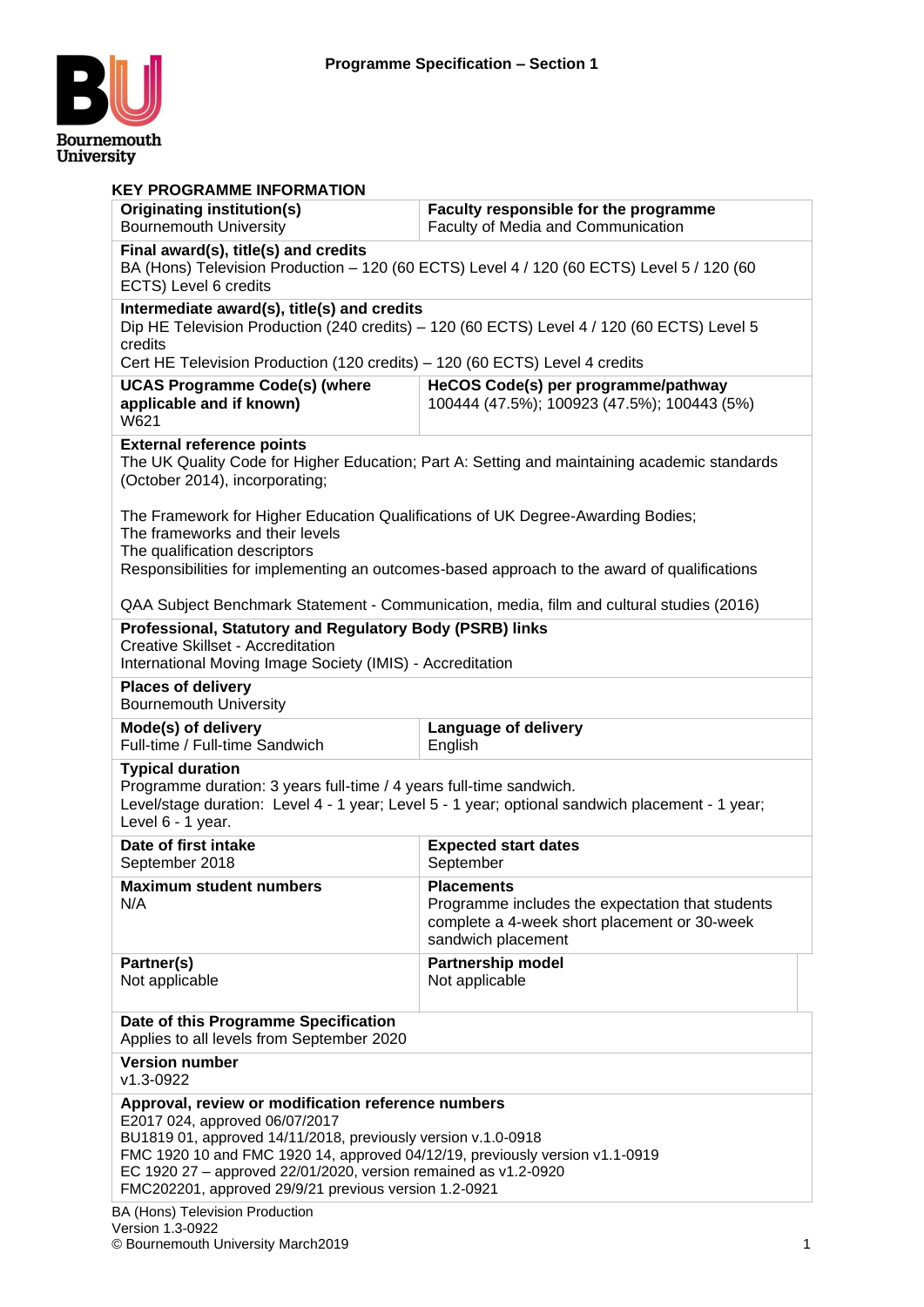# **Author** Ashley Woodfall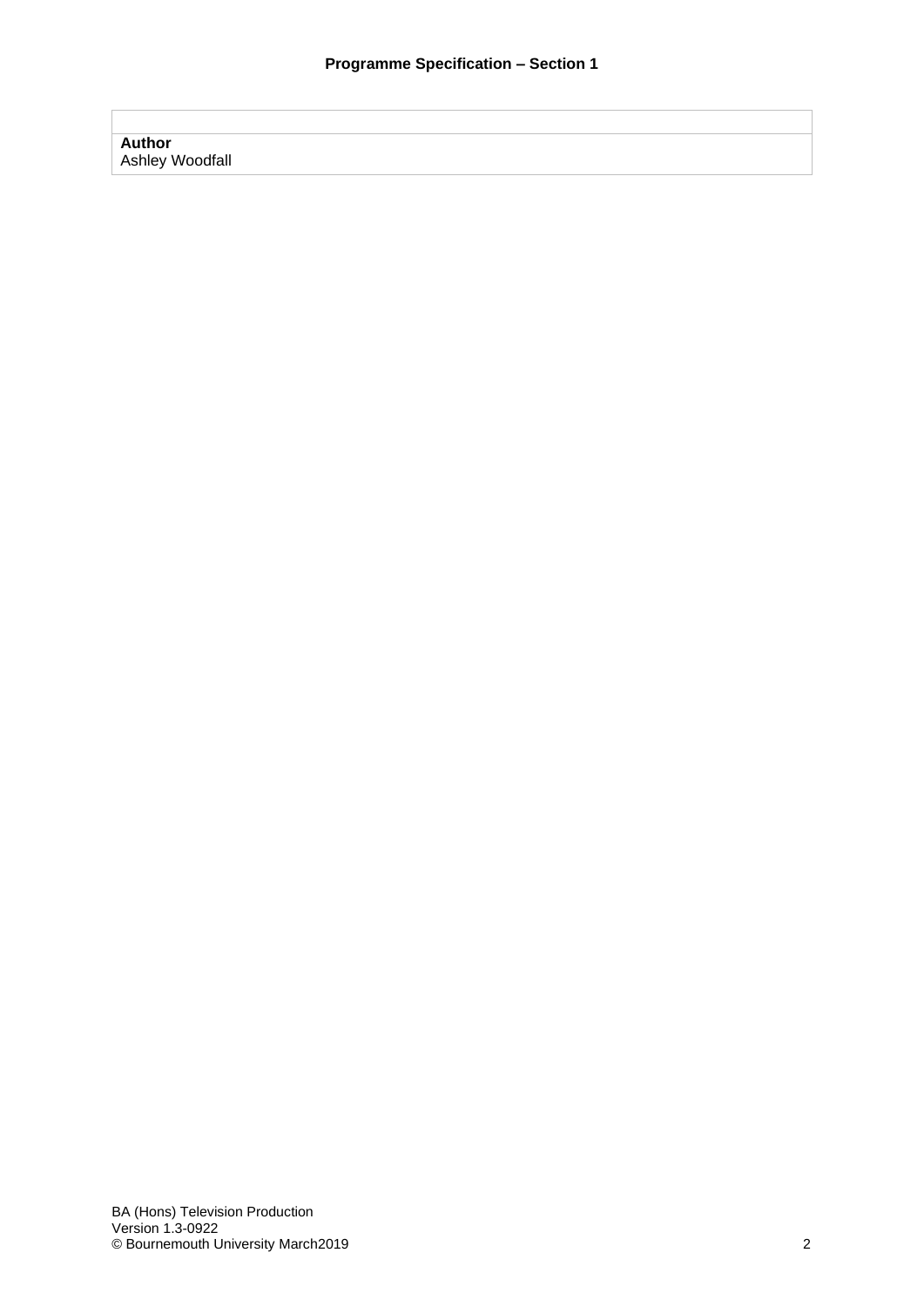# **PROGRAMME STRUCTURE**

| <b>Programme Award and Title: BA (Hons) Television Production</b>                                                                                       |                 |                  |                                         |                 |                                                 |                               |                              |                                     |                 |
|---------------------------------------------------------------------------------------------------------------------------------------------------------|-----------------|------------------|-----------------------------------------|-----------------|-------------------------------------------------|-------------------------------|------------------------------|-------------------------------------|-----------------|
| Year 1/Level 4                                                                                                                                          |                 |                  |                                         |                 |                                                 |                               |                              |                                     |                 |
| Students are required to complete all 6 credit-bearing core units.                                                                                      |                 |                  |                                         |                 |                                                 |                               |                              |                                     |                 |
| <b>Unit Name</b>                                                                                                                                        | Core/<br>Option | No of<br>credits | <b>Assessment Element</b><br>Weightings |                 | <b>Expected</b><br>contact<br>hours per<br>unit | <b>Unit</b><br>version<br>no. | <b>HECoS Subject</b><br>Code | <b>Link to valid HECoS</b><br>codes |                 |
|                                                                                                                                                         |                 |                  | Exam<br>1                               | <b>Cwk</b><br>1 | <b>Cwk</b><br>$\mathbf{2}$                      |                               |                              |                                     |                 |
| Media Scholarship                                                                                                                                       | Core            | 20               |                                         | 40%             | 60%                                             | 40                            | V3.0                         | 100444<br>$(100\%)$                 |                 |
| <b>Television Principles</b>                                                                                                                            | Core            | 20               |                                         | 50%             | 50%                                             | 40                            | V1.1                         | 100923<br>$(100\%)$                 |                 |
| <b>Television Craft</b>                                                                                                                                 | Core            | 20               |                                         | 60%             | 40%                                             | 40                            | V1.1                         | 100923<br>$(100\%)$                 |                 |
| <b>Understanding Media</b>                                                                                                                              | Core            | 20               |                                         | 30%             | 70%                                             | 40                            | V1.1                         | 100444<br>$(100\%)$                 |                 |
| Concept to Screen                                                                                                                                       | Core            | 20               |                                         | 80%             | 20%                                             | 40                            | V1.1                         | 100923<br>$(100\%)$                 |                 |
| <b>Negotiated Project</b>                                                                                                                               | Core            | 20               |                                         | 80%             | 20%                                             | 40                            | V1.1                         | 100444<br>(50%)                     | 100923<br>(50%) |
| Progression requirements: Requires 120 credits at Level 4<br><b>Exit qualification:</b> Cert HE Television Production (requires 120 credits at Level 4) |                 |                  |                                         |                 |                                                 |                               |                              |                                     |                 |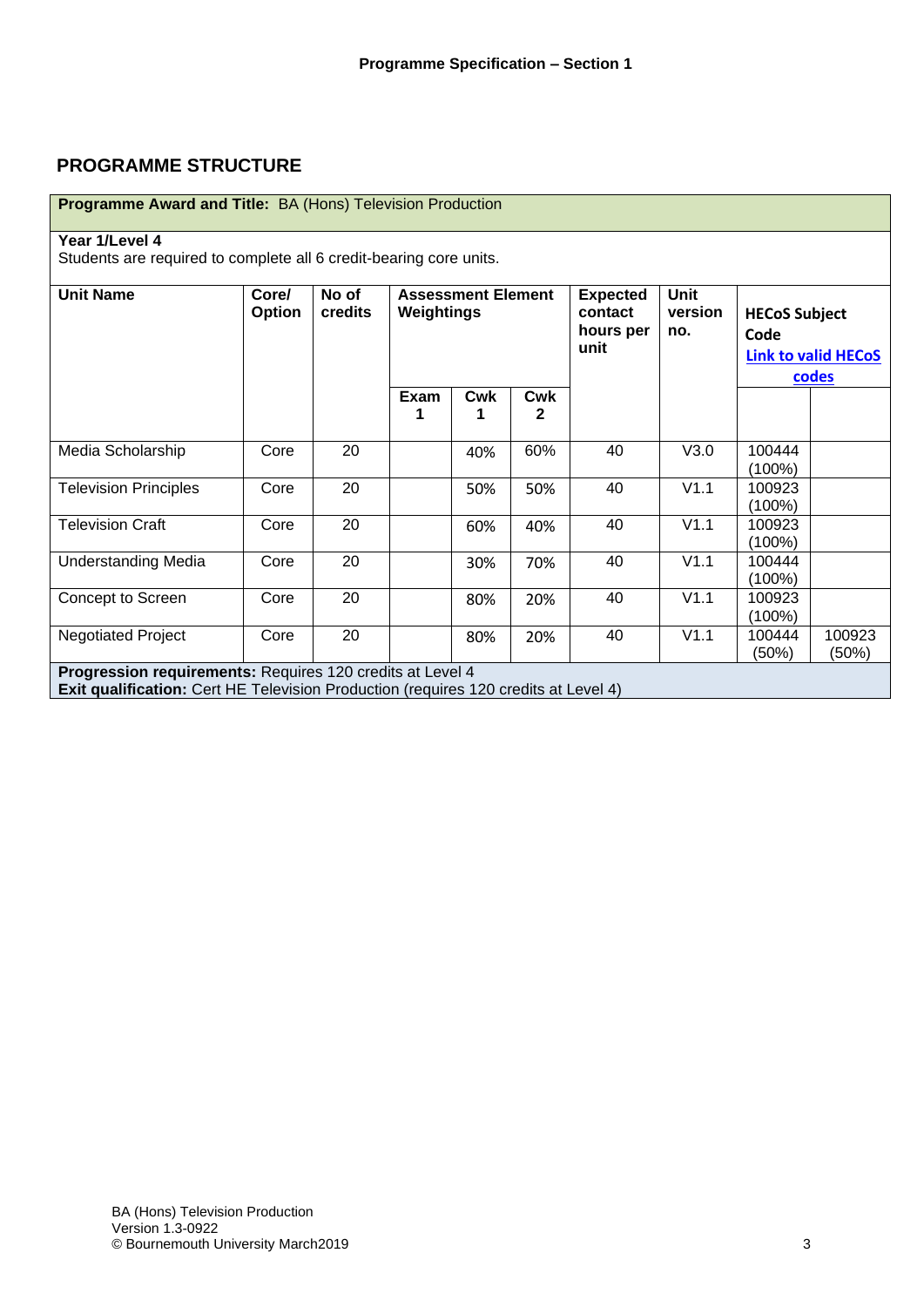#### **Year 2/Level 5**

Students are required to complete all 6 credit-bearing core units.

| <b>Unit Name</b>              | Core/<br>Option | No of<br><b>credits</b> | <b>Assessment Element</b><br>Weightings |          | <b>Expected</b><br>contact<br>hours per<br>unit | Unit<br>version<br>no. | <b>HECoS Subject</b><br>Code | <b>Link to valid</b><br><b>HECoS codes</b> |  |
|-------------------------------|-----------------|-------------------------|-----------------------------------------|----------|-------------------------------------------------|------------------------|------------------------------|--------------------------------------------|--|
|                               |                 |                         | Exam<br>1                               | Cwk<br>1 | Cwk<br>2                                        |                        |                              |                                            |  |
| <b>Media Perspectives</b>     | Core            | 20                      |                                         | 50%      | 50%                                             | 40                     | V2.0                         | 100444<br>(100%)                           |  |
| <b>Production Portfolio 1</b> | Core            | 20                      |                                         | 70%      | 30%                                             | 40                     | V1.1                         | 100923<br>(100%)                           |  |
| <b>Television Specialisms</b> | Core            | 20                      |                                         | 100%     |                                                 | 40                     | V1.1                         | 100923<br>(100%)                           |  |
| <b>Researching Media</b>      | Core            | 20                      |                                         | 70%      | 30%                                             | 40                     | V1.1                         | 100444<br>(100%)                           |  |
| Production Portfolio 2        | Core            | 20                      |                                         | 70%      | 30%                                             | 40                     | V2.0                         | 100923<br>(100%)                           |  |
| Open Project                  | Core            | 20                      |                                         | 70%      | 30%                                             | 40                     | V1.1                         | 100443<br>(100%)                           |  |

### **Progression requirements:** Requires 120 credits at Level 5

**Exit qualification:** Dip HE Television Production (requires 120 credits at Level 4 and 120 credits at Level 5)

#### **Year 3/Level P - Optional placement year in industry**

An optional sandwich placement may be taken between levels 5 and 6. Students who do not choose to undertake the optional sandwich placement may progress directly from Level 5 to Level 6.

**Progression requirements:** Satisfactory completion of at least 30 weeks of an industry placement. Students who do not choose to undertake the optional sandwich placement may progress directly from Level 5 to Level 6.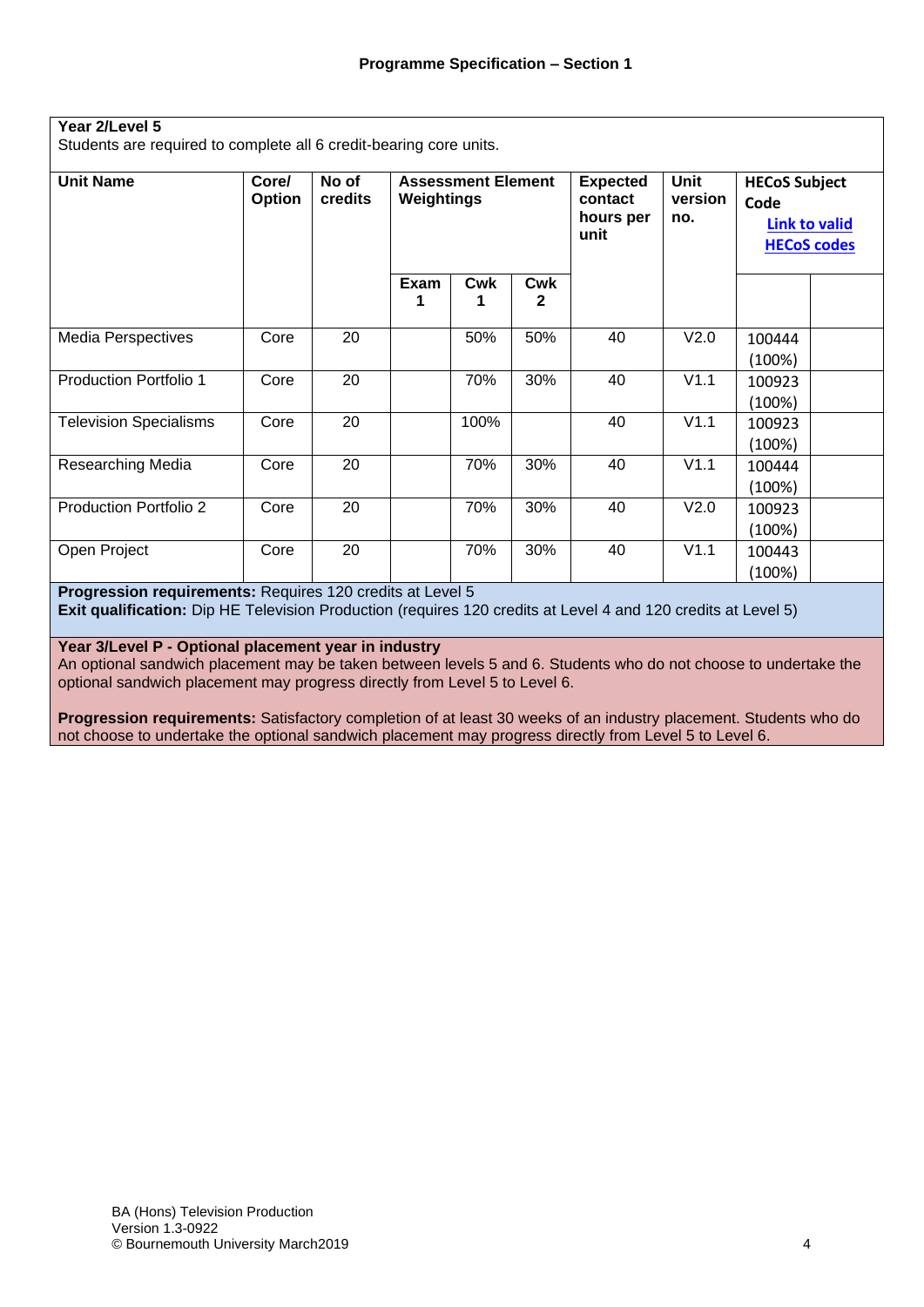### **Year 3/4/Level 6**

Students are required to complete 3 credit-bearing core units and choose to either take the 'Dissertation' unit *or* the 'Enquiry and Experiment' *and* 'Industry Research Project' units.

| <b>Unit Name</b>                                    | Core/<br>Option | No of<br>credits | <b>Assessment Element</b><br>Weightings |                   | <b>Expected</b><br>contact<br>hours<br>per unit | <b>Unit</b><br>version<br>no. | <b>HECoS Subject</b><br>Code | <b>Link to valid</b> |                    |
|-----------------------------------------------------|-----------------|------------------|-----------------------------------------|-------------------|-------------------------------------------------|-------------------------------|------------------------------|----------------------|--------------------|
|                                                     |                 |                  | Exam                                    | Cwk<br><b>Cwk</b> |                                                 |                               |                              |                      | <b>HECoS codes</b> |
|                                                     |                 |                  |                                         |                   | $\mathbf{2}$                                    |                               |                              |                      |                    |
| <b>Dissertation</b>                                 | Option          | 40               |                                         | 100%              |                                                 | 40                            | V1.1                         | 100444<br>(100%)     |                    |
| <b>Enquiry and Experiment</b>                       | Option          | 20               |                                         | 100%              |                                                 | 40                            | V1.1                         | 100444<br>(100%)     |                    |
| <b>Industry Research</b><br>Project                 | Option          | 20               |                                         | 100%              |                                                 | 40                            | V1.1                         | 100444<br>(100%)     |                    |
| Concept and Production<br><b>Skills Development</b> | Core            | 20               |                                         | 100%              |                                                 | 40                            | V1.2                         | 100923<br>(100%)     |                    |
| Career Pathways                                     | Core            | 20               |                                         | 100%              |                                                 | 40                            | V1.1                         | 100444<br>(100%)     |                    |
| Graduate Project                                    | Core            | 40               |                                         | 50%               | 50%                                             | 40                            | V1.1                         | 100923<br>(100%)     |                    |

**Exit qualification:** BA (Hons) Television Production

**Sandwich UG award:** Requires 120 credits at Level 4; 120 credits at Level 5; 120 credits at Level 6 and successful completion of a 30-week placement*.*

**Full-time UG award:** Requires 120 credits at Level 4; 120 credits at Level 5; 120 credits at Level 6 successful completion of a 4-week placement*.*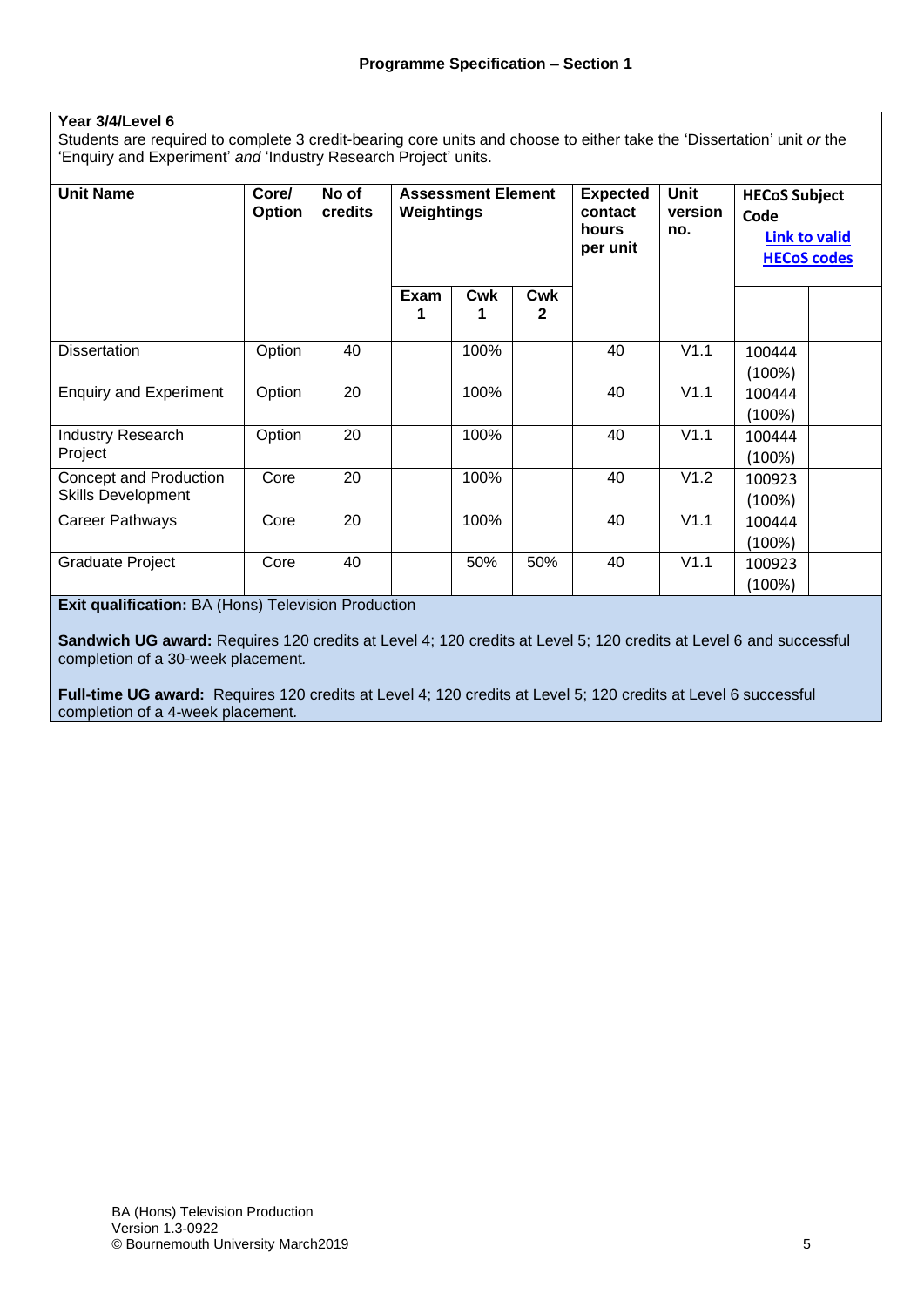# **AIMS OF THE DOCUMENT**

The aims of this document are to:

- define the structure of the programme;
- specify the programme award titles;
- identify programme and level learning outcomes;
- articulate the regulations governing the awards defined within the document.

# **AIMS OF THE PROGRAMME**

This programme aims to develop creative, critically informed and reflective graduates who can make an important contribution to shaping the present, and future, of television. The programme is designed to:

- equip students with both a broad understanding of television production and specialist skillsets;
- provide students with the opportunity to produce collaboratively authored original work to professional standards;
- encourage cognitive autonomy, and provide students with the intellectual tools and techniques required to deal with issues systematically, coherently and creatively;
- equip students with a critical and analytical understanding of the issues and opportunities at the forefront of television;
- prepare students to be professional, ethical, agile and resilient;
- encourage curiosity, creativity, innovation and the ability to solve intellectual and practice orientated problems;
- provide students with the active independent learning skills required for continuing professional development.

The programme design was informed by dialogue with industry partners, with this helping offer insight in to the challenges and opportunities for new entrants to professional television practice.

# **ALIGNMENT WITH THE UNIVERSITY'S STRATEGIC PLAN**

The programme is aligned with the BU 2012-18 strategic plan and fusion agenda. The programme's aims, as stated above, foreground intellectual rigour, critical thinking, professionalism and resilience. In line with the strategic plan the programme offers a personalised student experience, excellent learning opportunities and a rich, culturally aware, learning community, that makes the most of its access to world-class facilities. Throughout the programme, and through undertaking a work placement, students build strong professional connections and get to understand how to manage the changing demands of the workplace. Ultimately, students are encouraged to be creative, innovative and flexible, whilst taking ownership of their own future facing development. As practitioners and researchers, the programme team maintain strong links with industry, and working alongside students actively fuse research, education and professional practice.

# **LEARNING HOURS AND ASSESSMENT**

Bournemouth University taught programmes are composed of units of study, which are assigned a credit value indicating the amount of learning undertaken. The minimum credit value of a unit is normally 20 credits, above which credit values normally increase at 20-point intervals. 20 credits is the equivalent of 200 study hours required of the student, including lectures, seminars, assessment and independent study. 20 University credits are equivalent to 10 European Credit Transfer System (ECTS) credits.

As a general rule, time devoted to assessment should normally represent approximately 25% of the student learning time for a unit (i.e. 50 hours for a 20-credit unit), leaving the rest for specific programme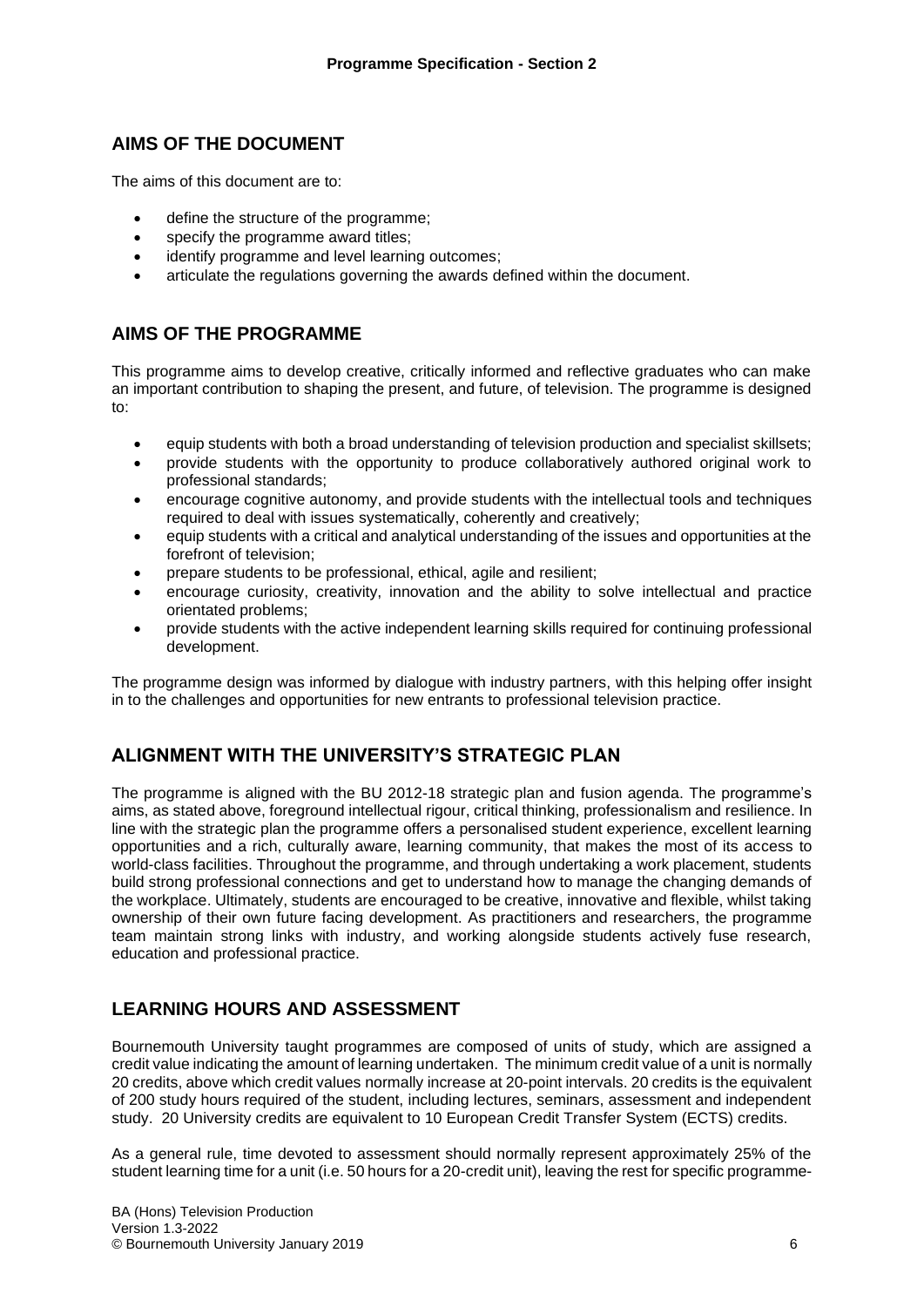related activities, including lectures, seminars, preparatory work, practical activities, reading, critical reflection and independent learning.

# **STAFF DELIVERING THE PROGRAMME**

Students will usually be taught by a combination of senior academic staff and others who have relevant professional expertise, including – where appropriate according to the content of the unit – academic staff, qualified professional practitioners, demonstrators/technicians and research students. Both in Studio (spanning multiple units) and across the *Television Craft* and *Television Specialism* units, Technical Demonstrators with specific practice/craft skills (e.g. Camera and Editing) lead student workshops.

### **INTENDED LEARNING OUTCOMES – AND HOW THE PROGRAMME ENABLES STUDENTS TO ACHIEVE AND DEMONSTRATE THE INTENDED LEARNING OUTCOMES**

# **PROGRAMME AND LEVEL 6 INTENDED PROGRAMME OUTCOMES**

|                                              | A: Subject knowledge and understanding<br>This programme provides opportunities for students to:                                                                                                                                                                                                                                                                                                                                                                                                                                                                                                                                                                                                                                                                       | The following learning and teaching and<br>assessment strategies and methods<br>enable students to achieve and to<br>demonstrate the programme learning<br>outcomes:                                                                                                                                                                                                                                                                                                                                                                                                                                                                          |
|----------------------------------------------|------------------------------------------------------------------------------------------------------------------------------------------------------------------------------------------------------------------------------------------------------------------------------------------------------------------------------------------------------------------------------------------------------------------------------------------------------------------------------------------------------------------------------------------------------------------------------------------------------------------------------------------------------------------------------------------------------------------------------------------------------------------------|-----------------------------------------------------------------------------------------------------------------------------------------------------------------------------------------------------------------------------------------------------------------------------------------------------------------------------------------------------------------------------------------------------------------------------------------------------------------------------------------------------------------------------------------------------------------------------------------------------------------------------------------------|
| A <sub>1</sub><br>A2<br>A <sub>3</sub><br>A4 | Demonstrate a comprehensive, critical and reflexive<br>understanding of the contextual and conceptual issues<br>and debates relating to television and/or related practice;<br>Demonstrate critical and systematic acquisition and<br>evaluation of knowledge and understanding in one or<br>more key aspects of television and/or related practice -<br>at least some of which is at the forefront of the field;<br>Identify and critically evaluate the formal, aesthetic,<br>editorial, technical and process choices, challenges and<br>opportunities involved<br>in the development<br>and<br>production of television and/or related practice;<br>Demonstrate systematic and critical understanding of the<br>commissioning and funding structures of television | Learning and teaching strategies and<br>methods (referring to numbered<br>Intended Learning Outcomes):<br>Individual/group tutorials (A1 - A6);<br>$\bullet$<br>Seminars $(A1 - A6)$ ;<br>$\bullet$<br>Lectures $(A1 - A6)$ ;<br>$\bullet$<br>Screenings/exhibition (A1 - A6);<br>$\bullet$<br>Directed reading/viewing (A1 - A6);<br>$\bullet$<br>Independent study/research (A1 -<br>$\bullet$<br>A6);<br>Group work tasks (A1 - A6);<br>$\bullet$<br>Workshops (A1 - A6);<br>$\bullet$<br>Production project work (A1 - A6);<br>$\bullet$<br>Online/blended learning (A1 - A6);<br>$\bullet$<br>Pitch/Presentation (A1 - A6).<br>$\bullet$ |
| A5                                           | and/or related sectors - and how they connect to<br>concepts of audience, creativity and authorship;<br>Analyse and critically evaluate how television and/or                                                                                                                                                                                                                                                                                                                                                                                                                                                                                                                                                                                                          | Assessment strategies and methods<br>(referring to numbered Intended<br>Learning Outcomes):                                                                                                                                                                                                                                                                                                                                                                                                                                                                                                                                                   |
| A <sub>6</sub>                               | related practice organisations operate, communicate<br>and are managed;<br>Critically and reflexively address the professional profile,                                                                                                                                                                                                                                                                                                                                                                                                                                                                                                                                                                                                                                | Research project (A1, A2, A5);<br>$\bullet$<br>Critical/reflexive essay (A1, A3, A5,<br>$\bullet$<br>$A6$ ;                                                                                                                                                                                                                                                                                                                                                                                                                                                                                                                                   |
|                                              | skills and organisational requirements needed to work<br>effectively within project-oriented teams.                                                                                                                                                                                                                                                                                                                                                                                                                                                                                                                                                                                                                                                                    | Programme proposal/planning (A1,<br>$\bullet$<br>A3, A4);<br>Individual and group production<br>$\bullet$<br>work/ artefact (A1, A3, A4);<br>Pitch/Presentation (A4);<br>$\bullet$<br>Career profile/exhibition/<br>$\bullet$<br>development plan (A2, A5, A6).                                                                                                                                                                                                                                                                                                                                                                               |
|                                              | <b>B: Intellectual skills</b><br>This programme provides opportunities for students to:                                                                                                                                                                                                                                                                                                                                                                                                                                                                                                                                                                                                                                                                                | The following learning and teaching and<br>assessment strategies and methods                                                                                                                                                                                                                                                                                                                                                                                                                                                                                                                                                                  |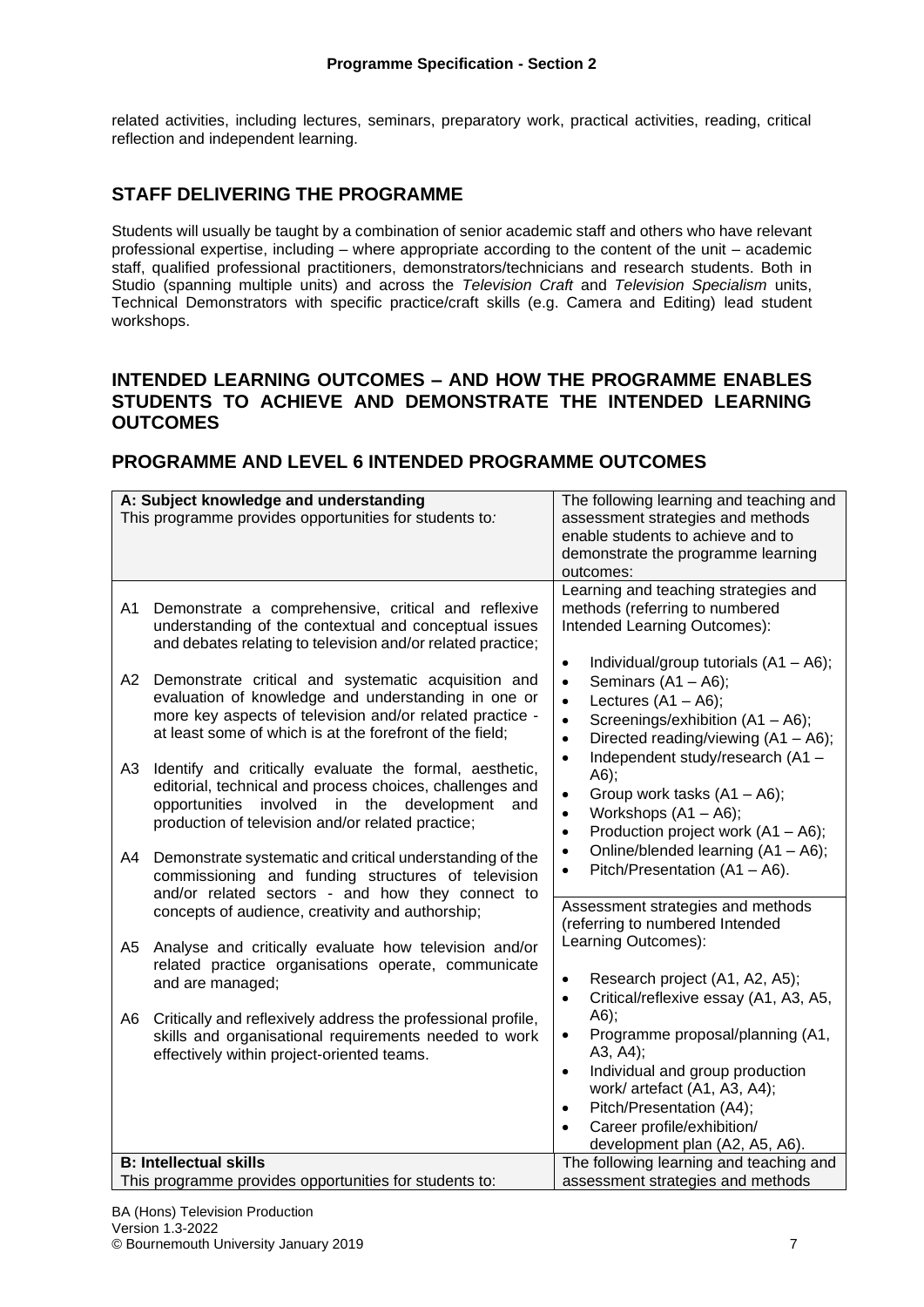|                                                                                                                                                                                                                                                                                                                                                                                                                                                                                                                                                                                                                                                                                                                                                                                                                                  | enable students to achieve and to<br>demonstrate the programme outcomes:                                                                                                                                                                                                                                                                                                                                                                                                                                                                                                                                                                        |
|----------------------------------------------------------------------------------------------------------------------------------------------------------------------------------------------------------------------------------------------------------------------------------------------------------------------------------------------------------------------------------------------------------------------------------------------------------------------------------------------------------------------------------------------------------------------------------------------------------------------------------------------------------------------------------------------------------------------------------------------------------------------------------------------------------------------------------|-------------------------------------------------------------------------------------------------------------------------------------------------------------------------------------------------------------------------------------------------------------------------------------------------------------------------------------------------------------------------------------------------------------------------------------------------------------------------------------------------------------------------------------------------------------------------------------------------------------------------------------------------|
| B1<br>Critically, closely and reflexively analyse, evaluate and<br>interpret television and/or related practice - applying<br>sound knowledge and systematic understanding in<br>initiating and carrying out research and/or practice<br>projects;<br>B2<br>Demonstrate systematic and critical understanding and<br>application of the conceptual and contextual debates,<br>issues and intellectual paradigms that inform television<br>and/or related practice - some of which may be<br>ambiguous and at the forefront of the field;<br>B <sub>3</sub><br>Identify, examine and demonstrate a systematic and<br>critical understanding of an issue or debate within the<br>field; framing appropriate questions, and critically and<br>systematically deploying a fitting research framework to<br>the enquiry and analysis; | Learning and teaching strategies and<br>methods (referring to numbered<br>Intended Learning Outcomes):<br>Individual/group tutorials $(B1 - B6)$ ;<br>$\bullet$<br>Seminars $(B1 - B6)$ ;<br>$\bullet$<br>Lectures $(B1 - B6)$ ;<br>$\bullet$<br>Screenings/exhibition (B1 - B6);<br>$\bullet$<br>Directed reading/viewing (B1 - B6);<br>$\bullet$<br>Independent study/research (B1-<br>$\bullet$<br>B6);<br>Group work tasks (B1 - B6);<br>$\bullet$<br>Workshops (B1 - B6);<br>$\bullet$<br>Production project work (B1 - B6);<br>$\bullet$<br>Online/blended learning (B1 - B6);<br>$\bullet$<br>Pitch/Presentation (B1 - B6).<br>$\bullet$ |
| Develop a convincing, sustained and evidence-informed<br>B4<br>argument in relation to practice and research findings,<br>and how they might be applied to the field;                                                                                                                                                                                                                                                                                                                                                                                                                                                                                                                                                                                                                                                            | Assessment strategies and methods<br>(referring to numbered Intended<br>Learning Outcomes):<br>Research project (B1 - B5);<br>$\bullet$                                                                                                                                                                                                                                                                                                                                                                                                                                                                                                         |
| B5<br>Produce coherent, well-articulated, organised<br>and<br>presented work that demonstrates an appropriate<br>form/mode of address and is effectively communicated;                                                                                                                                                                                                                                                                                                                                                                                                                                                                                                                                                                                                                                                           | Critical/reflexive essay (B6);<br>$\bullet$<br>Individual and group production<br>$\bullet$<br>work/ artefact (B5);<br>Career profile/exhibition/<br>$\bullet$                                                                                                                                                                                                                                                                                                                                                                                                                                                                                  |
| B6<br>Consider and evaluate their work and learning in a<br>reflexive manner, and with reference to academic and<br>professional issues, debates and conventions in the<br>field.                                                                                                                                                                                                                                                                                                                                                                                                                                                                                                                                                                                                                                                | development plan (B1, B2, B5, B6).                                                                                                                                                                                                                                                                                                                                                                                                                                                                                                                                                                                                              |
| C: Subject-specific/Practical skills<br>This programme provides opportunities for students to:                                                                                                                                                                                                                                                                                                                                                                                                                                                                                                                                                                                                                                                                                                                                   | The following learning and teaching and<br>assessment strategies and methods<br>enable students to achieve and to<br>demonstrate the programme learning<br>outcomes:                                                                                                                                                                                                                                                                                                                                                                                                                                                                            |
| C <sub>1</sub><br>Be adaptable and creative in delivering work to a given<br>length, format, brief and deadline, and that is appropriate<br>for the medium of television and/or related practice,<br>demonstrating<br>knowledge<br>whilst<br>sound<br>and<br>understanding of television form, technique, audience,<br>professional expectations and funding/ commissioning<br>structures;                                                                                                                                                                                                                                                                                                                                                                                                                                       | Learning and teaching strategies and<br>methods (referring to numbered<br>Intended Learning Outcomes):<br>Individual/group tutorials $(C1 - C6)$ ;<br>$\bullet$<br>Seminars $(C1 - C6)$ ;<br>$\bullet$<br>Lectures $(C1 - C6)$ ;<br>$\bullet$<br>Screenings/exhibition (C1 - C6);<br>$\bullet$                                                                                                                                                                                                                                                                                                                                                  |
| C2 Produce coherent, well-articulated, researched and<br>presented work that demonstrates authorial and creative<br>voice, and which is informed by, and contextualised<br>within, a reflexive understanding of relevant conceptual<br>issues and debates;                                                                                                                                                                                                                                                                                                                                                                                                                                                                                                                                                                       | Directed reading/viewing (C1 - C6);<br>$\bullet$<br>Independent study/research (C1 -<br>$\bullet$<br>$C6$ ;<br>Group work tasks $(C1 - C6)$ ;<br>$\bullet$<br>Workshops $(C1 - C6)$ ;<br>$\bullet$<br>Production project work (C1 - C6);<br>$\bullet$                                                                                                                                                                                                                                                                                                                                                                                           |
| C <sub>3</sub><br>Demonstrate advanced reflexive capability in the<br>techniques, technologies or processes of television,<br>and/or related practice;                                                                                                                                                                                                                                                                                                                                                                                                                                                                                                                                                                                                                                                                           | Online/blended learning (C1 - C6);<br>$\bullet$<br>Pitch/Presentation (C1 - C6).<br>$\bullet$                                                                                                                                                                                                                                                                                                                                                                                                                                                                                                                                                   |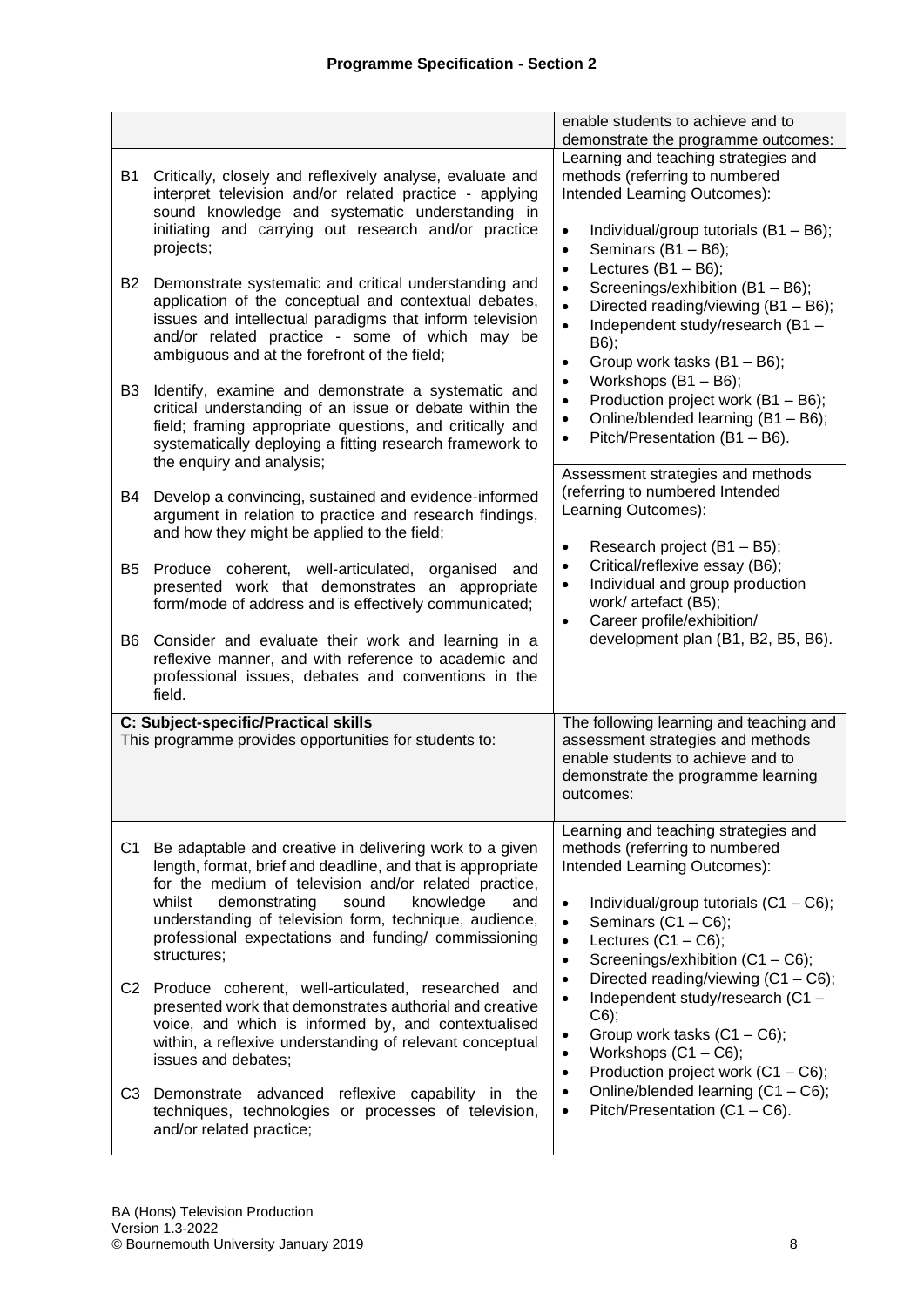| C4<br>C5       | Understand, and develop, industry practices as they<br>relate to research-led creative initiation, development<br>and realisation of professional television and/or related<br>practice;<br>Demonstrate highly effective time, personnel and | Assessment strategies and methods<br>(referring to numbered Intended<br>Learning Outcomes):<br>Research project (C4, C6);<br>$\bullet$<br>Critical/reflexive essay (C5, C6);<br>$\bullet$                                                                                                             |
|----------------|----------------------------------------------------------------------------------------------------------------------------------------------------------------------------------------------------------------------------------------------|-------------------------------------------------------------------------------------------------------------------------------------------------------------------------------------------------------------------------------------------------------------------------------------------------------|
|                | resource management by drawing on a range of<br>organisational,<br>planning,<br>project<br>management,<br>collaborative and leadership skills;                                                                                               | Programme proposal/planning (C1,<br>$\bullet$<br>C3, C4);<br>Individual and group production<br>$\bullet$                                                                                                                                                                                             |
| C6             | Critically evaluate and reflect on own and other's work in<br>light of personal development and current, and future,<br>practice.                                                                                                            | work/ artefact (C1, C2, C3);<br>Pitch/Presentation (C1, C3, C4);<br>$\bullet$<br>Career profile/exhibition/<br>$\bullet$<br>development plan (C5, C6).                                                                                                                                                |
|                | D: Transferable skills<br>This programme provides opportunities for students to:                                                                                                                                                             | The following learning and teaching and<br>assessment strategies and methods<br>enable students to achieve and to<br>demonstrate the programme learning<br>outcomes:                                                                                                                                  |
| D1             | Work professionally, productively and reflexively in<br>groups; at different times, working within and leading<br>teams effectively;                                                                                                         | Learning and teaching strategies and<br>methods (referring to numbered<br>Intended Learning Outcomes):                                                                                                                                                                                                |
| D <sub>2</sub> | Organise and manage self-directed projects, exercising<br>initiative, sound judgement and reflexivity;                                                                                                                                       | Individual/group tutorials (D1 - D6);<br>$\bullet$<br>Seminars (D1 - D6);<br>$\bullet$<br>Lectures $(D1 - D6)$ ;<br>$\bullet$                                                                                                                                                                         |
| D3             | Demonstrate a critical and reflexive understanding of<br>creative practices and processes through engaging in<br>the production and exhibition of work;                                                                                      | Screenings/exhibition (D1 - D6);<br>$\bullet$<br>Directed reading/viewing (D1 - D6);<br>$\bullet$<br>Independent study/research (D1 -<br>$\bullet$<br>D6);                                                                                                                                            |
| D4             | Accept accountability for determining and achieving<br>personal and/or group outcomes and to identify and<br>undertake<br>appropriate<br>learning<br>professional<br>and<br>development;                                                     | Group work tasks (D1 - D6);<br>$\bullet$<br>Workshops (D1 - D6);<br>$\bullet$<br>Production project work (D1 - D6);<br>$\bullet$<br>Online/blended learning (D1 - D6);<br>$\bullet$<br>Pitch/Presentation (D1 - D6).                                                                                  |
| D5             | critically<br>convincingly<br>Systematically,<br>and<br>gather,<br>organise and communicate ideas, information, analysis,<br>arguments, problems and solutions to both specialist and<br>non-specialist audiences;                           | $\bullet$<br>Assessment strategies and methods<br>(referring to numbered Intended<br>Learning Outcomes):                                                                                                                                                                                              |
| D6.            | Review, consolidate, synthesise, apply and extend<br>knowledge and understanding in initiating and carrying<br>out practice and/or research projects.                                                                                        | Research project (D2, D3, D5, D6);<br>$\bullet$<br>Critical/reflexive essay (D1, D2, D3,<br>$\bullet$<br>D4);                                                                                                                                                                                         |
|                |                                                                                                                                                                                                                                              | Programme proposal/planning (D1,<br>$\bullet$<br>D <sub>2</sub> , D <sub>6</sub> );<br>Individual and group production<br>$\bullet$<br>work/ artefact (D1, D2, D3, D6);<br>Pitch/Presentation (D3, D5);<br>$\bullet$<br>Career profile/exhibition/<br>$\bullet$<br>development plan (D1, D2, D3, D4). |
|                |                                                                                                                                                                                                                                              |                                                                                                                                                                                                                                                                                                       |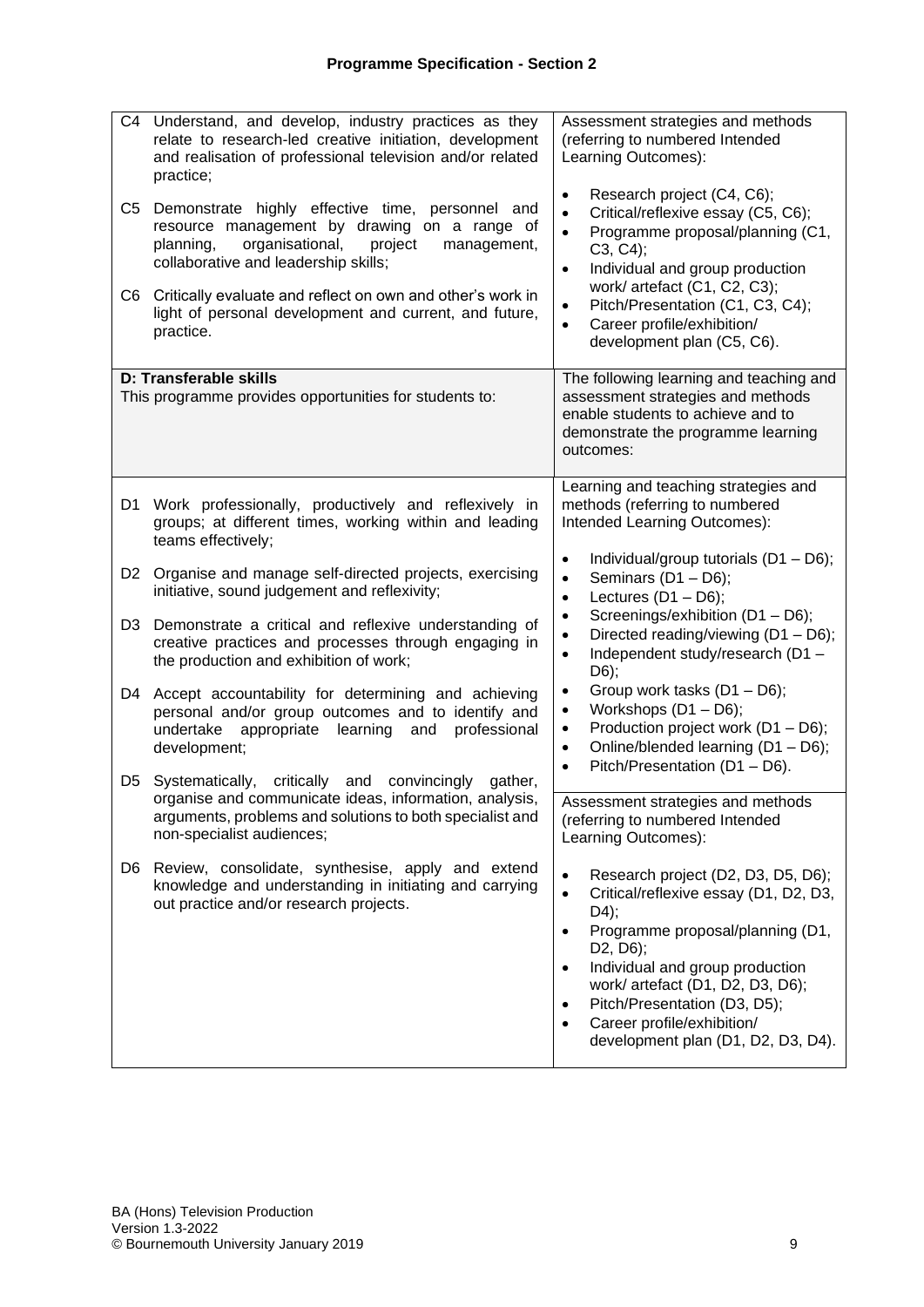# **LEVEL 5/DIPHE INTENDED LEVEL OUTCOMES**

|    | A: Knowledge and understanding<br>This level provides opportunities for students to:                                                                                                                       | The following learning and teaching and<br>assessment strategies and methods<br>enable students to achieve and to<br>demonstrate the level learning<br>outcomes:                                                                                                                                                                                                                                                            |
|----|------------------------------------------------------------------------------------------------------------------------------------------------------------------------------------------------------------|-----------------------------------------------------------------------------------------------------------------------------------------------------------------------------------------------------------------------------------------------------------------------------------------------------------------------------------------------------------------------------------------------------------------------------|
| A1 | Demonstrate knowledge and understanding of the well-<br>established contextual and conceptual issues and<br>debates relating to television and/or related practice;                                        | Learning and teaching strategies and<br>methods (referring to numbered<br>Intended Learning Outcomes):                                                                                                                                                                                                                                                                                                                      |
| A2 | Acquire and coherently evaluate knowledge in one or<br>more key aspects of television and/or related practice;                                                                                             | Individual/group tutorials $(A1 - A4)$ ;<br>$\bullet$<br>Seminars $(A1 - A4)$ ;<br>$\bullet$<br>Lectures $(A1 - A4)$ ;<br>$\bullet$                                                                                                                                                                                                                                                                                         |
| A3 | Identify and evaluate the formal, aesthetic, editorial,<br>process choices<br>involved<br>technical<br>and<br>$\mathsf{in}$<br>the<br>development and production of television and/or related<br>practice; | Screenings/exhibition (A1 - A4);<br>$\bullet$<br>Directed reading/viewing (A1 - A4);<br>$\bullet$<br>Independent study/research (A1 -<br>$\bullet$<br>A4);<br>Group work tasks $(A1 - A4)$ ;<br>$\bullet$                                                                                                                                                                                                                   |
| A4 | Evaluate the professional skills and organisational<br>requirements needed to work effectively within project-<br>oriented teams.                                                                          | Workshops $(A1 - A4)$ ;<br>$\bullet$<br>Production project work (A1 - A4);<br>$\bullet$<br>Online/blended learning (A1 - A4);<br>$\bullet$<br>Pitch/Presentation (A1 - A4).<br>$\bullet$                                                                                                                                                                                                                                    |
|    |                                                                                                                                                                                                            | Assessment strategies and methods<br>(referring to numbered Intended<br>Learning Outcomes):                                                                                                                                                                                                                                                                                                                                 |
|    |                                                                                                                                                                                                            | Research project/proposal (A1, A2);<br>$\bullet$<br>Critical reflection (A2, A3, A4);<br>$\bullet$<br>Programme proposal/planning (A2,<br>$\bullet$<br>A3, A4);<br>Individual and group production<br>$\bullet$<br>work/ artefact/portfolio (A2, A3, A4);<br>Self/peer assessment (A4);<br>$\bullet$<br>Pitch/Presentation (A2, A3, A4);<br>$\bullet$<br>Development plan/learning report<br>$\bullet$<br>(A1, A2, A3, A4). |
|    | <b>B: Intellectual skills</b><br>This level provides opportunities for students to:                                                                                                                        | The following learning and teaching and<br>assessment strategies and methods<br>enable students to achieve and to<br>demonstrate the level learning<br>outcomes:                                                                                                                                                                                                                                                            |
| B1 | Closely analyse, evaluate and interpret television and/or<br>related practice - applying sound knowledge and<br>systematic understanding to initiate and carry out<br>research and/or practice projects;   | Learning and teaching strategies and<br>methods (referring to numbered<br>Intended Learning Outcomes):                                                                                                                                                                                                                                                                                                                      |
| B2 | Demonstrate understanding, evaluation and application<br>of the conceptual and contextual debates, issues and<br>intellectual paradigms that inform the field;                                             | Individual/group tutorials $(B1 - B6)$ ;<br>$\bullet$<br>Seminars $(B1 - B6)$ ;<br>$\bullet$<br>Lectures $(B1 - B6)$ ;<br>$\bullet$<br>Screenings/exhibition (B1 - B6);<br>$\bullet$                                                                                                                                                                                                                                        |
| B3 | Identify an issue or debate within the field; framing<br>appropriate questions, and deploying a fitting research<br>framework to the enquiry and analysis;                                                 | Directed reading/viewing (B1 - B6);<br>$\bullet$<br>Independent study/research (B1-<br>$\bullet$<br>B6);<br>Group work tasks (B1 - B6);<br>$\bullet$<br>Workshops (B1 - B6);<br>$\bullet$                                                                                                                                                                                                                                   |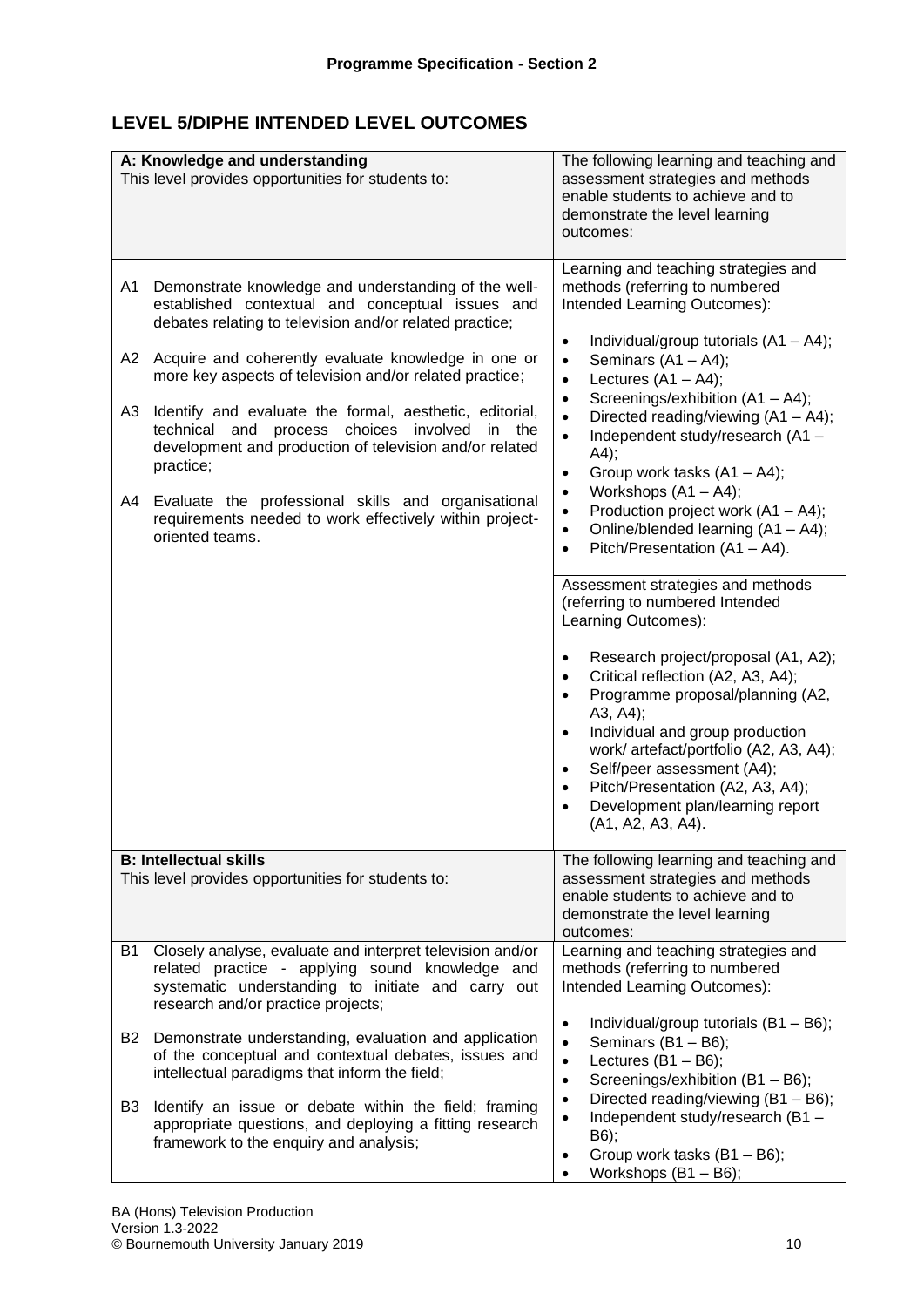| <b>B4</b><br>Develop a sustained and evidence-informed argument in<br>relation to practice and research findings, and how they<br>might be applied to the field;                                                                                   | Production project work (B1 - B6);<br>$\bullet$<br>Online/blended learning (B1 - B6);<br>$\bullet$<br>Pitch/Presentation (B1 - B6).<br>$\bullet$                                                                                                                                                                                                                                                                                       |
|----------------------------------------------------------------------------------------------------------------------------------------------------------------------------------------------------------------------------------------------------|----------------------------------------------------------------------------------------------------------------------------------------------------------------------------------------------------------------------------------------------------------------------------------------------------------------------------------------------------------------------------------------------------------------------------------------|
| Produce coherent, organised and well-articulated work<br>B5<br>that demonstrates an appropriate form/mode of address<br>and is effectively communicated;                                                                                           | Assessment strategies and methods<br>(referring to numbered Intended<br>Learning Outcomes):                                                                                                                                                                                                                                                                                                                                            |
| Consider and evaluate their work and learning, with<br>B6<br>reference to academic and/or professional issues,<br>debates and conventions in the field.                                                                                            | $\bullet$<br>Research project/proposal (B1, B2,<br>B3, B4, B5);<br>Critical reflection (B1, B5, B6);<br>$\bullet$<br>Programme proposal/planning (B1,<br>$\bullet$<br>B5, B6);<br>Individual and group production<br>$\bullet$<br>work/ artefact/portfolio (B1, B5, B6);<br>Self/peer assessment (B6);<br>$\bullet$<br>Pitch/Presentation (B1, B5, B6);<br>$\bullet$<br>Development plan/learning report<br>$\bullet$<br>(B1, B5, B6). |
| C: Subject-specific/Practical Skills<br>This level provides opportunities for students to:                                                                                                                                                         | The following learning and teaching and<br>assessment strategies and methods<br>enable students to achieve and to<br>demonstrate the level learning<br>outcomes:                                                                                                                                                                                                                                                                       |
| C <sub>1</sub><br>Deliver work to a given length, format, brief and deadline<br>that is appropriate for the medium of television and/or<br>related practice and demonstrates sound knowledge and<br>understanding of form, technique and audience; | Learning and teaching strategies and<br>methods (referring to numbered<br>Intended Learning Outcomes):<br>Individual/group tutorials $(C1 - C6)$ ;<br>$\bullet$<br>Seminars $(C1 - C6)$ ;<br>$\bullet$                                                                                                                                                                                                                                 |
| C2 Produce coherent, well-articulated and presented work<br>which is informed by appropriate research and an<br>understanding of relevant conceptual issues and<br>debates;                                                                        | Lectures $(C1 - C6)$ ;<br>$\bullet$<br>Screenings/exhibition (C1 - C6);<br>$\bullet$<br>Directed reading/viewing (C1 - C6);<br>$\bullet$<br>Independent study/research (C1 -<br>$\bullet$                                                                                                                                                                                                                                              |
| C3 Demonstrate capability in the techniques, technologies<br>or processes of television, and/or related practice;                                                                                                                                  | $C6$ );<br>Group work tasks (C1 - C6);<br>Workshops $(C1 - C6)$ ;<br>$\bullet$                                                                                                                                                                                                                                                                                                                                                         |
| Understand established industry practices as they relate<br>C4<br>to original creative initiation, development and realisation<br>of professional television and/or related practice;                                                              | Production project work $(C1 - C6)$ ;<br>$\bullet$<br>Online/blended learning (C1 - C6);<br>$\bullet$<br>Pitch/Presentation (C1 - C6).<br>$\bullet$                                                                                                                                                                                                                                                                                    |
| C5<br>Manage time, personnel and resources effectively by<br>drawing on a range of planning, organisational, project<br>management, collaborative and leadership skills;                                                                           | Assessment strategies and methods<br>(referring to numbered Intended<br>Learning Outcomes):                                                                                                                                                                                                                                                                                                                                            |
| Evaluate and take responsibility for own work and<br>C6<br>development in light of current industry practices.                                                                                                                                     | $\bullet$<br>Research project/proposal (C2);<br>Critical reflection (C1 - C6);<br>$\bullet$<br>Programme proposal/planning (C1<br>$\bullet$<br>$- C6$ ;<br>Individual and group production<br>$\bullet$<br>work/ artefact/portfolio $(C1 - C6)$ ;<br>Self/peer assessment (C6);<br>$\bullet$<br>Pitch/Presentation (C1, C2);<br>$\bullet$<br>Development plan/learning report<br>$\bullet$<br>(C2, C3, C5, C6).                        |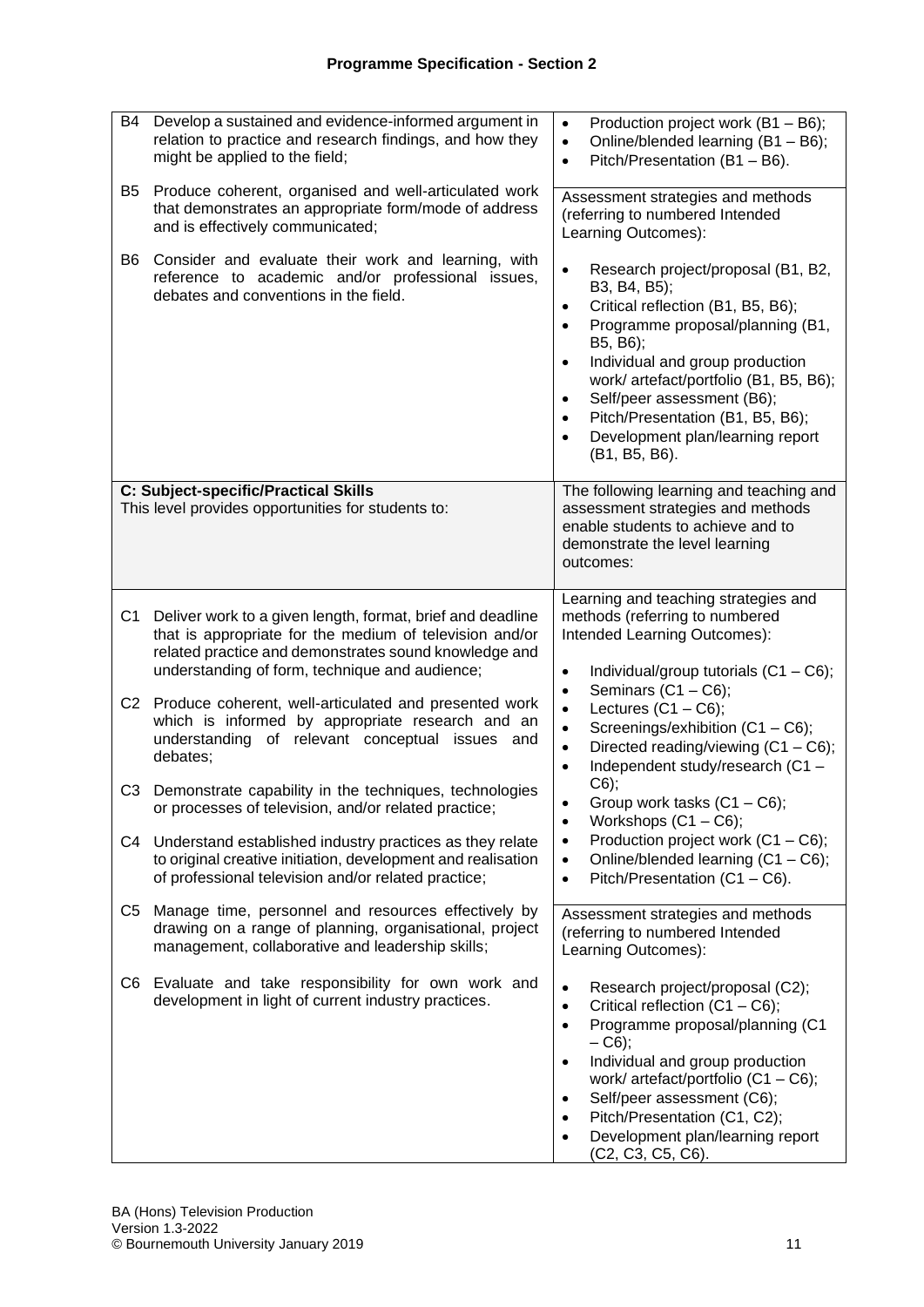| <b>D: Transferable skills</b><br>This level provides opportunities for students to:                                                                                 |                 | The following learning and teaching and<br>assessment strategies and methods<br>enable students to achieve and to<br>demonstrate the level learning<br>outcomes:                                                                                                                                                                                                                                                                                 |
|---------------------------------------------------------------------------------------------------------------------------------------------------------------------|-----------------|--------------------------------------------------------------------------------------------------------------------------------------------------------------------------------------------------------------------------------------------------------------------------------------------------------------------------------------------------------------------------------------------------------------------------------------------------|
|                                                                                                                                                                     |                 | Learning and teaching strategies and                                                                                                                                                                                                                                                                                                                                                                                                             |
| Work professionally and productively in groups; at<br>D1.<br>different times, working within and leading teams<br>effectively;                                      |                 | methods (referring to numbered<br>Intended Learning Outcomes):                                                                                                                                                                                                                                                                                                                                                                                   |
| D2 Organise and manage self-directed projects, exercising<br>initiative, sound judgement and personal responsibility;                                               |                 | Individual/group tutorials (D1 - D6);<br>$\bullet$<br>Seminars (D1 - D6);<br>$\bullet$<br>Lectures $(D1 - D6)$ ;<br>$\bullet$                                                                                                                                                                                                                                                                                                                    |
| D3 Evaluate and understand creative practices<br>processes through engagement in the production and<br>exhibition of work;                                          | and             | Screenings/exhibition (D1 - D6);<br>$\bullet$<br>Directed reading/viewing (D1 - D6);<br>$\bullet$<br>Independent study/research (D1 -<br>$\bullet$<br>$D6$ ;                                                                                                                                                                                                                                                                                     |
| Accept accountability for determining and achieving<br>D4<br>personal and/or group outcomes and to identify<br>appropriate learning and professional development;   |                 | Group work tasks (D1 - D6);<br>$\bullet$<br>Workshops $(D1 - D6)$ ;<br>$\bullet$<br>Production project work (D1 - D6);<br>$\bullet$<br>Online/blended learning (D1 - D6);<br>$\bullet$                                                                                                                                                                                                                                                           |
| Effectively gather, organise and communicate ideas,<br>D5.<br>information,<br>analysis,<br>arguments,<br>solutions to both specialist and non-specialist audiences; | problems<br>and | Pitch/Presentation (D1 - D6).<br>$\bullet$                                                                                                                                                                                                                                                                                                                                                                                                       |
| D <sub>6</sub><br>Review, consolidate, synthesise and apply knowledge<br>and understanding in initiating and carrying out aspects                                   |                 | Assessment strategies and methods<br>(referring to numbered Intended<br>Learning Outcomes):                                                                                                                                                                                                                                                                                                                                                      |
| of practice and/or research projects.                                                                                                                               |                 | Research project/proposal (D2, D5,<br>$\bullet$<br>$D6$ ;<br>Critical reflection (D1 - D6);<br>$\bullet$<br>Programme proposal/planning (D1,<br>$\bullet$<br>D3, D5, D6);<br>Individual and group production<br>$\bullet$<br>work/ artefact/portfolio ((D1, D3,<br>D5, D6);<br>Self/peer assessment (D4);<br>$\bullet$<br>Pitch/Presentation (D1, D3, D5,<br>$\bullet$<br>D6);<br>Development plan/learning report<br>$\bullet$<br>$(D1 - D6)$ . |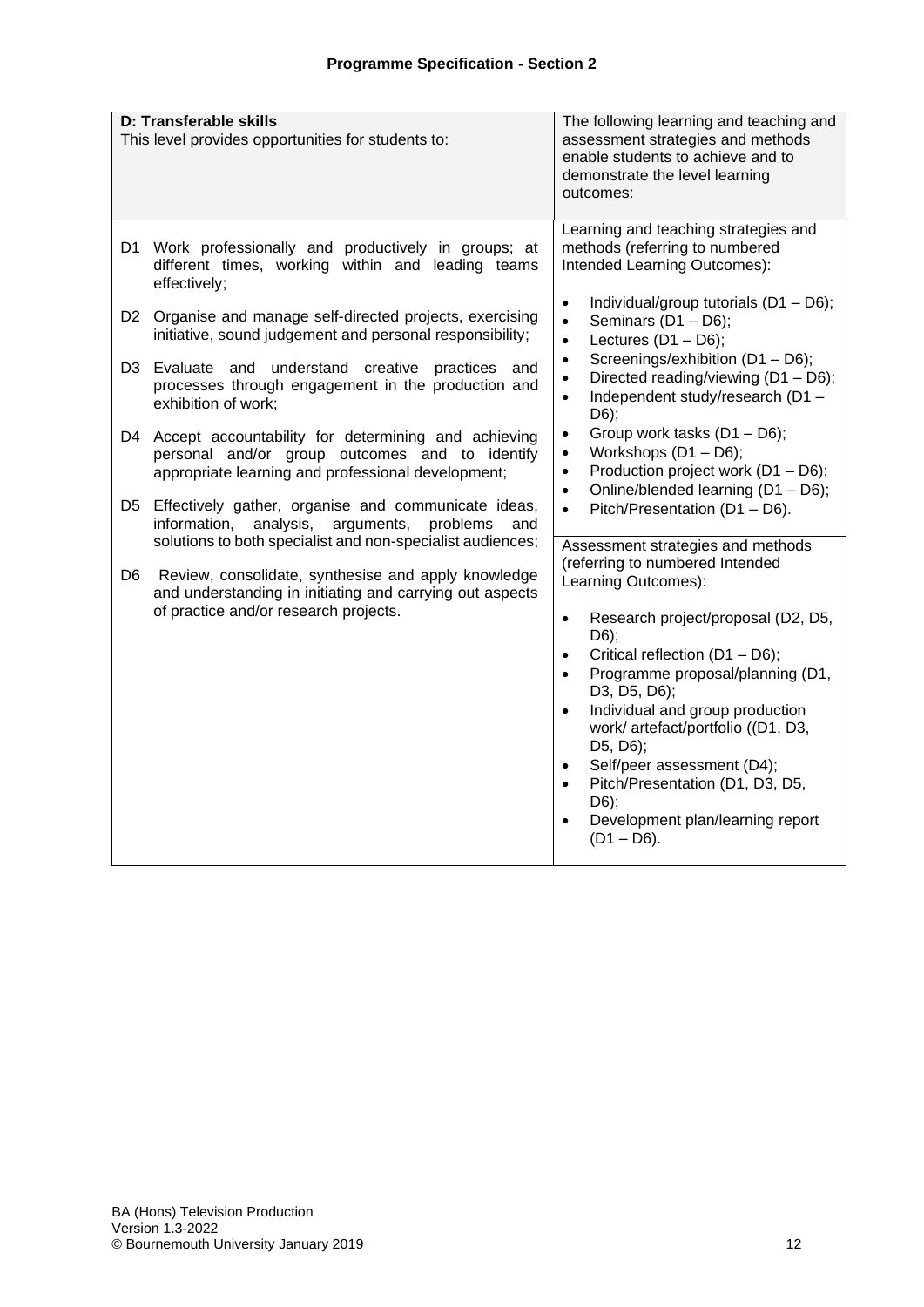# **LEVEL 4/CERT HE INTENDED LEVEL OUTCOMES**

|    | A: Knowledge and understanding<br>This level provides opportunities for students to:                                                                                     | The following learning and teaching and<br>assessment strategies and methods<br>enable students to achieve and to<br>demonstrate the level learning<br>outcomes:                                                                                                                                                                                                     |
|----|--------------------------------------------------------------------------------------------------------------------------------------------------------------------------|----------------------------------------------------------------------------------------------------------------------------------------------------------------------------------------------------------------------------------------------------------------------------------------------------------------------------------------------------------------------|
| A1 | knowledge<br>of the<br>well-established<br>Demonstrate<br>contextual and conceptual issues and debates relating to<br>television production;                             | Learning and teaching strategies and<br>methods (referring to numbered<br>Intended Learning Outcomes):<br>Individual/group tutorials $(A1 - A4)$ ;<br>$\bullet$                                                                                                                                                                                                      |
| A2 | Acquire and evaluate knowledge in a key aspect of<br>television production;                                                                                              | Seminars $(A1 - A4)$ ;<br>$\bullet$<br>Lectures $(A1 - A4)$ ;<br>$\bullet$<br>Screenings/exhibition (A1 - A4);<br>$\bullet$                                                                                                                                                                                                                                          |
| A3 | Identify and evaluate the formal, aesthetic, editorial,<br>technical and<br>process choices involved<br>in the<br>development and realisation of television productions; | Directed reading/viewing (A1 - A4);<br>$\bullet$<br>Independent study/research (A1 -<br>$\bullet$<br>A4);                                                                                                                                                                                                                                                            |
| A4 | Evaluate the group-work skills and organisational<br>requirements needed within effective project-oriented<br>teams.                                                     | Group work tasks $(A1 - A4)$ ;<br>$\bullet$<br>Workshops $(A1 - A4)$ ;<br>$\bullet$<br>Production project work $(A1 - A4)$ ;<br>$\bullet$<br>Online/blended learning (A1 - A4);<br>$\bullet$<br>Pitch/Presentation (A1 - A4).<br>$\bullet$                                                                                                                           |
|    |                                                                                                                                                                          | Assessment strategies and methods<br>(referring to numbered Intended<br>Learning Outcomes):                                                                                                                                                                                                                                                                          |
|    |                                                                                                                                                                          | Research portfolio/analysis (A1,<br>$\bullet$<br>A2);<br>Programme proposal/planning (A1,<br>A2, A3, A4);<br>Individual and group production<br>$\bullet$<br>work/ artefact/portfolio (A1 - A4);<br>Self/peer assessment (A4);<br>$\bullet$<br>Pitch/Presentation (A1 - A4);<br>$\bullet$<br>Learning report (A2);<br>$\bullet$<br>Technical test (A2).<br>$\bullet$ |
|    | <b>B: Intellectual skills</b><br>This level provides opportunities for students to:                                                                                      | The following learning and teaching and<br>assessment strategies and methods<br>enable students to achieve and to<br>demonstrate the level learning<br>outcomes:                                                                                                                                                                                                     |
| B1 | Closely analyse, evaluate and interpret television<br>practice;                                                                                                          | Learning and teaching strategies and<br>methods (referring to numbered<br>Intended Learning Outcomes):                                                                                                                                                                                                                                                               |
| B2 | Demonstrate knowledge, evaluation and application of<br>the conceptual and contextual debates and issues that<br>inform television practice;                             | $\bullet$<br>Individual/group tutorials $(B1 - B5)$ ;<br>Seminars $(B1 - B5)$ ;<br>$\bullet$<br>Lectures $(B1 - B5)$ ;<br>$\bullet$                                                                                                                                                                                                                                  |
| B3 | Identify an issue or debate within television practice;<br>framing appropriate questions, enquiry and judgement;                                                         | Screenings/exhibition (B1 - B5);<br>$\bullet$<br>Directed reading/viewing (B1 - B5);<br>$\bullet$<br>Independent study/research (B1-<br>$\bullet$                                                                                                                                                                                                                    |
| B4 | Develop a sustained, sound and evidence-informed<br>argument in relation to practice and research findings;                                                              | B5);<br>Group work tasks $(B1 - B5)$ ;<br>$\bullet$<br>Workshops $(B1 - B5)$ ;<br>$\bullet$<br>Production project work (B1 - B5);<br>$\bullet$                                                                                                                                                                                                                       |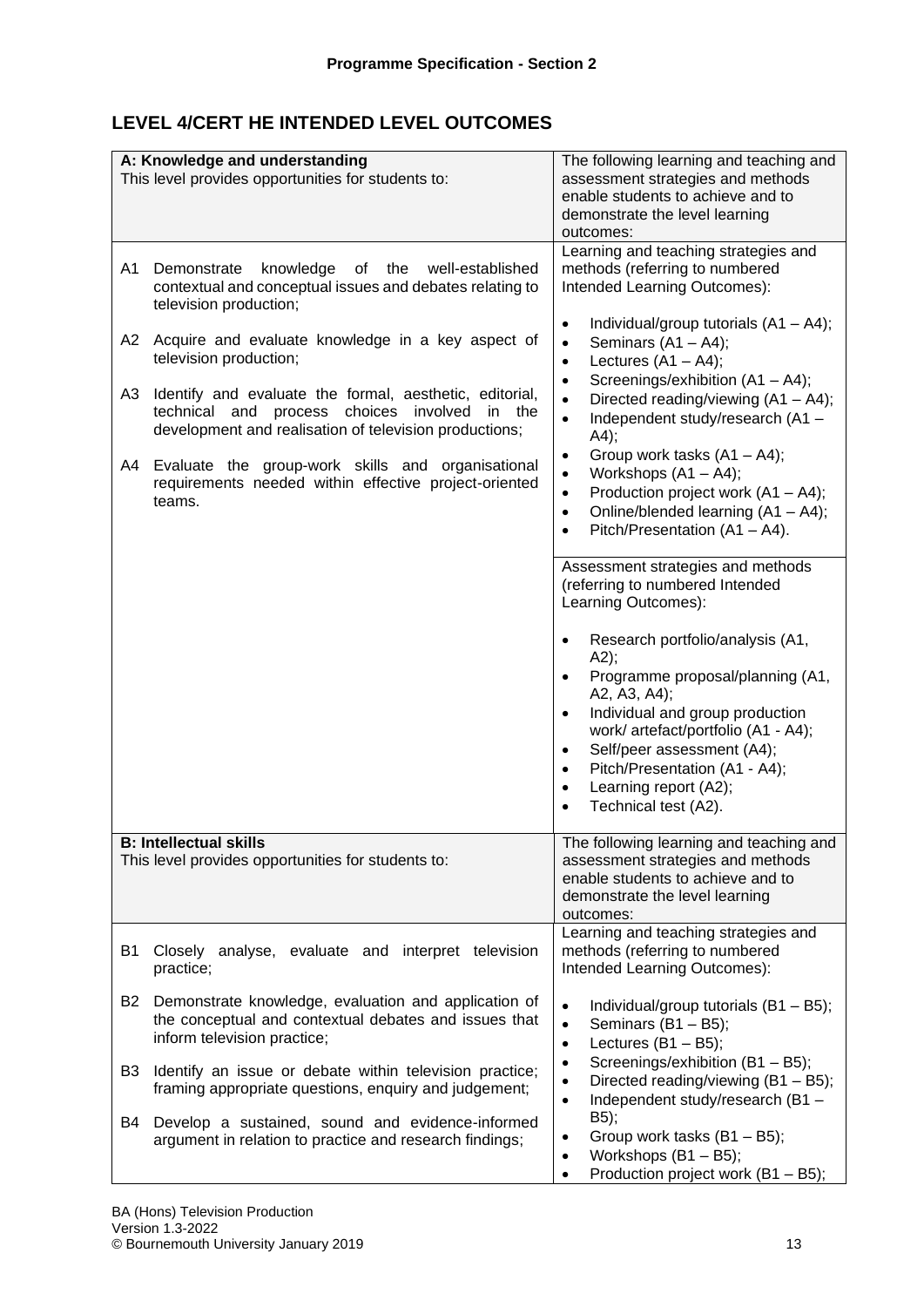| B5             | Produce coherent, organised and well-articulated work<br>that demonstrates an appropriate form/mode of address<br>and is effectively communicated.                 | Online/blended learning (B1 - B5);<br>$\bullet$<br>Pitch/Presentation (B1 - B5).<br>$\bullet$<br>Assessment strategies and methods<br>(referring to numbered Intended<br>Learning Outcomes):<br>Research portfolio/analysis (B1-<br>B5);<br>Programme proposal/planning (B1,<br>B2, B5);<br>Individual and group production<br>$\bullet$<br>work/ artefact/portfolio (B1, B2, B5);<br>Pitch/Presentation (B1 - B5);<br>$\bullet$<br>Learning report (B1, B5).<br>$\bullet$ |
|----------------|--------------------------------------------------------------------------------------------------------------------------------------------------------------------|----------------------------------------------------------------------------------------------------------------------------------------------------------------------------------------------------------------------------------------------------------------------------------------------------------------------------------------------------------------------------------------------------------------------------------------------------------------------------|
|                | C: Subject-specific/Practical Skills                                                                                                                               | The following learning and teaching and                                                                                                                                                                                                                                                                                                                                                                                                                                    |
|                | This level provides opportunities for students to:                                                                                                                 | assessment strategies and methods<br>enable students to achieve and to<br>demonstrate the level learning<br>outcomes:                                                                                                                                                                                                                                                                                                                                                      |
| C <sub>1</sub> | Deliver work to a given length, format, brief and deadline<br>that demonstrates knowledge of television form,<br>technique and audience;                           | Learning and teaching strategies and<br>methods (referring to numbered<br>Intended Learning Outcomes):                                                                                                                                                                                                                                                                                                                                                                     |
|                | C2 Produce coherent, well-articulated and presented work<br>which is informed by appropriate research;                                                             | Individual/group tutorials $(C1 - C6)$ ;<br>$\bullet$<br>Seminars $(C1 - C6)$ ;<br>$\bullet$<br>Lectures $(C1 - C6)$ ;<br>$\bullet$                                                                                                                                                                                                                                                                                                                                        |
| C <sub>3</sub> | Demonstrate basic capability in the techniques,<br>technologies and/or processes of television;                                                                    | Screenings/exhibition (C1-C6);<br>$\bullet$<br>Directed reading/viewing (C1 - C6);<br>$\bullet$<br>Independent study/research (C1 -<br>$\bullet$                                                                                                                                                                                                                                                                                                                           |
| C4             | Demonstrate<br>knowledge<br>of established<br>industry<br>practices as they relate to the creative initiation,<br>development and realisation of television;       | $C6$ );<br>Group work tasks $(C1 - C6)$ ;<br>$\bullet$<br>Workshops $(C1 - C6)$ ;<br>$\bullet$<br>Production project work $(C1 - C6)$ ;<br>$\bullet$                                                                                                                                                                                                                                                                                                                       |
| C5             | Manage time, personnel and resources effectively by<br>drawing on a range of planning, organisational, project<br>management, collaborative and leadership skills; | Online/blended learning (C1 - C6);<br>$\bullet$<br>Pitch/Presentation (C1 - C6).<br>$\bullet$                                                                                                                                                                                                                                                                                                                                                                              |
|                | C6 Evaluate own and other's work in light of current<br>television practice.                                                                                       | Assessment strategies and methods<br>(referring to numbered Intended<br>Learning Outcomes):                                                                                                                                                                                                                                                                                                                                                                                |
|                |                                                                                                                                                                    | Programme proposal/planning (C1 -<br>$C6$ );<br>Individual and group production<br>$\bullet$<br>work/ artefact/portfolio (C1 - C6);<br>Self/peer assessment (C1 - C6);<br>$\bullet$<br>Pitch/Presentation (C4, C5, C6);<br>Learning report (C1 - C6);<br>Technical test (C1, C3).                                                                                                                                                                                          |
|                |                                                                                                                                                                    |                                                                                                                                                                                                                                                                                                                                                                                                                                                                            |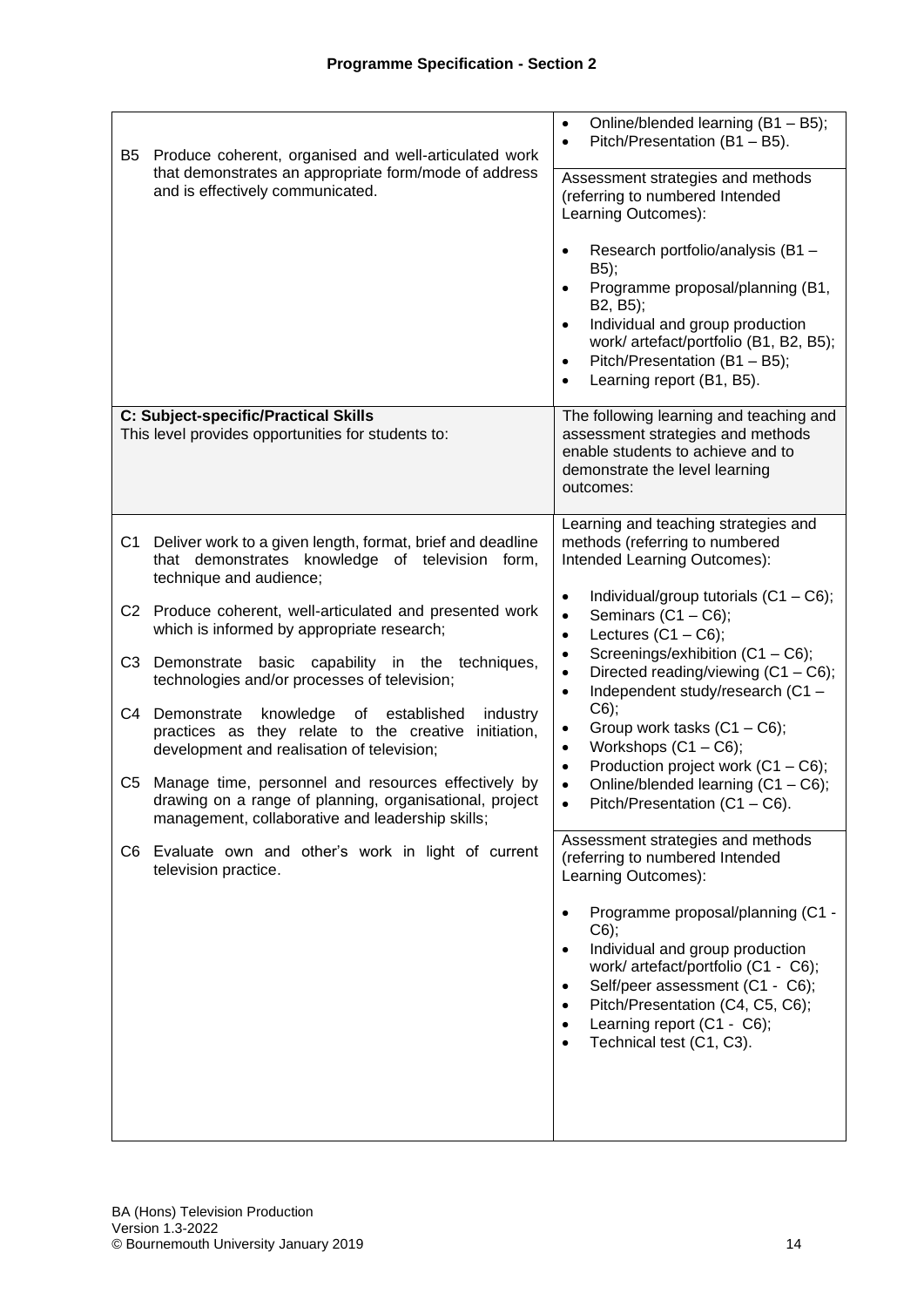|                                                                                                                                                                                                                                                                                                                                                                                                                                                                                                                                                                                                                                                                                                                                                                                                                                               | enable students to achieve and to<br>demonstrate the level learning<br>outcomes:                                                                                                                                                                                                                                                                                                                                                                                                                                                                                                                                                                                                                                                                                                                                                                                                                                           |
|-----------------------------------------------------------------------------------------------------------------------------------------------------------------------------------------------------------------------------------------------------------------------------------------------------------------------------------------------------------------------------------------------------------------------------------------------------------------------------------------------------------------------------------------------------------------------------------------------------------------------------------------------------------------------------------------------------------------------------------------------------------------------------------------------------------------------------------------------|----------------------------------------------------------------------------------------------------------------------------------------------------------------------------------------------------------------------------------------------------------------------------------------------------------------------------------------------------------------------------------------------------------------------------------------------------------------------------------------------------------------------------------------------------------------------------------------------------------------------------------------------------------------------------------------------------------------------------------------------------------------------------------------------------------------------------------------------------------------------------------------------------------------------------|
| Work productively in groups; at different times, working<br>D1<br>within and leading teams effectively;<br>Organise and manage self-directed projects, exercising<br>D2 -<br>$\bullet$<br>initiative, judgement and personal responsibility;<br>$\bullet$<br>$\bullet$<br>Demonstrate knowledge of creative practices and<br>D <sub>3</sub><br>$\bullet$<br>processes through engaging in the production of work;<br>$\bullet$<br>$\bullet$<br>D4 Accept accountability for determining and achieving<br>personal and/or group outcomes;<br>$\bullet$<br>$\bullet$<br>Effectively gather, organise and communicate ideas,<br>D5<br>$\bullet$<br>information,<br>analysis,<br>arguments,<br>problems<br>and<br>$\bullet$<br>solutions.<br>$\bullet$<br>$\bullet$<br>$\bullet$<br>$\bullet$<br>$\bullet$<br>$\bullet$<br>$\bullet$<br>$\bullet$ | Learning and teaching strategies and<br>methods (referring to numbered<br>Intended Learning Outcomes):<br>Individual/group tutorials (D1 - D5);<br>Seminars (D1 - D5);<br>Lectures $(D1 - D5)$ ;<br>Screenings/exhibition (D1 - D5);<br>Directed reading/viewing (D1 - D5);<br>Independent study/research (D1 -<br>D5);<br>Group work tasks (D1 - D5);<br>Workshops (D1 - D5);<br>Production project work (D1 - D5);<br>Online/blended learning (D1 - D5);<br>Pitch/Presentation (D1 - D5).<br>Assessment strategies and methods<br>(referring to numbered Intended<br>Learning Outcomes):<br>Research portfolio/analysis (D2,<br>$D5$ ;<br>Programme proposal/planning (D1,<br>D3, D4, D5);<br>Individual and group production<br>work/ artefact/portfolio (D1, D3, D4,<br>D5);<br>Self/peer assessment (D1, D2, D4);<br>Pitch/Presentation (D1, D3, D4,<br>D5);<br>Learning report $(D1 - D5)$ ;<br>Technical test (D3). |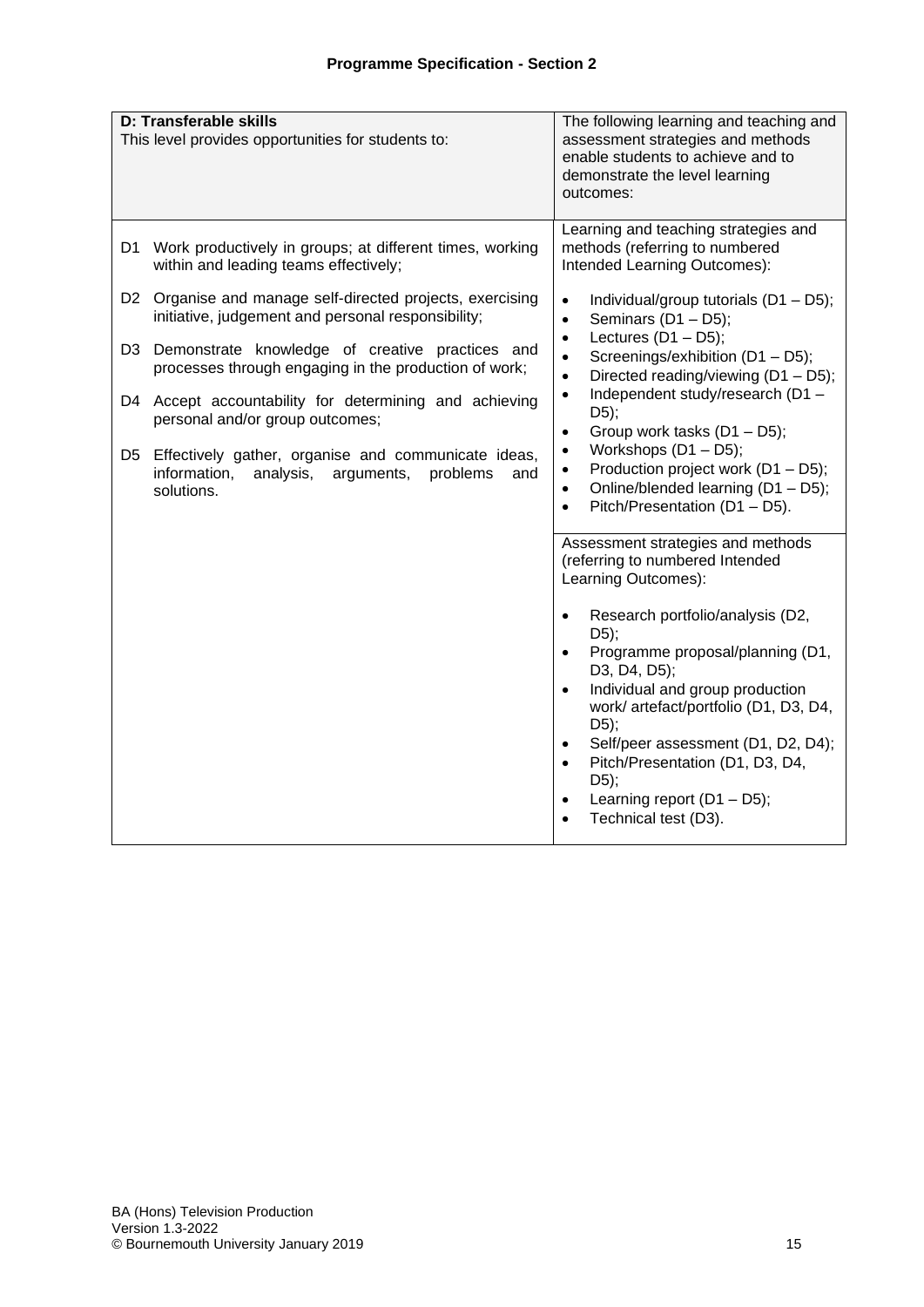# **ADMISSION REGULATIONS**

The regulations for this programme are the University's Standard Undergraduate Admission Regulations (see [https://intranetsp.bournemouth.ac.uk/pandptest/3a-undergraduate-admissions](https://intranetsp.bournemouth.ac.uk/pandptest/3a-undergraduate-admissions-regulations.doc.))[regulations.doc.\)](https://intranetsp.bournemouth.ac.uk/pandptest/3a-undergraduate-admissions-regulations.doc.)) with the following exceptions: Applicants whose mother tongue is not English must offer evidence of qualifications in written and spoken English. Acceptable qualifications are: IELTS (academic) 6.5 (with a minimum of 6 in each of four categories) or direct equivalent.

## **PROGRESSION ROUTES**

### *Articulation*

Students who have successfully completed the *Foundation Certificate in Media and Communication* at Bournemouth University International College with a Pass, and IELTS at 6.5, with no lower than 6 in each separate sub-element; will be automatically accepted for entry to the BA (Hons) Television Production at Level 4.

In order to take advantage of exciting new approaches to learning and teaching, as well as developments in industry, the current, approved Articulation route for this programme may be subject to change. Where this happens, students will be informed and supported by the Faculty as early as possible.

## **ASSESSMENT REGULATIONS**

The regulations for this programme are the University's Standard Undergraduate Assessment Regulations (see:

[https://intranetsp.bournemouth.ac.uk/pandptest/6a-standard-assessment-regulations](https://intranetsp.bournemouth.ac.uk/pandptest/6a-standard-assessment-regulations-undergraduate.docx)[undergraduate.docx\)](https://intranetsp.bournemouth.ac.uk/pandptest/6a-standard-assessment-regulations-undergraduate.docx)

## **WORK BASED LEARNING (WBL) AND PLACEMENT ELEMENTS**

Students are expected to undertake a suitable work placement of either 4 weeks (minimum of 20 days) or one year (minimum of 30 weeks). Those students who successfully complete a 30-week placement will be eligible for the award of a full-time sandwich degree. The placement is an integral part of the assessment on the Level 6 *Career Pathways* unit.

Any placement(s) must be in a broadcast TV or video production related environment, and students must be supervised by experienced professionals. The work placement provides the opportunity for students to develop their abilities and understanding of television production and related fields, as well as providing a platform for successful entry into the profession following graduation. It applies and develops knowledge and understanding acquired in Levels 4 and 5, makes a major contribution to the understanding of the final level units, further develops final practice/research led projects by utilising the context of the work experience as appropriate and enhances students' prospects of future employment.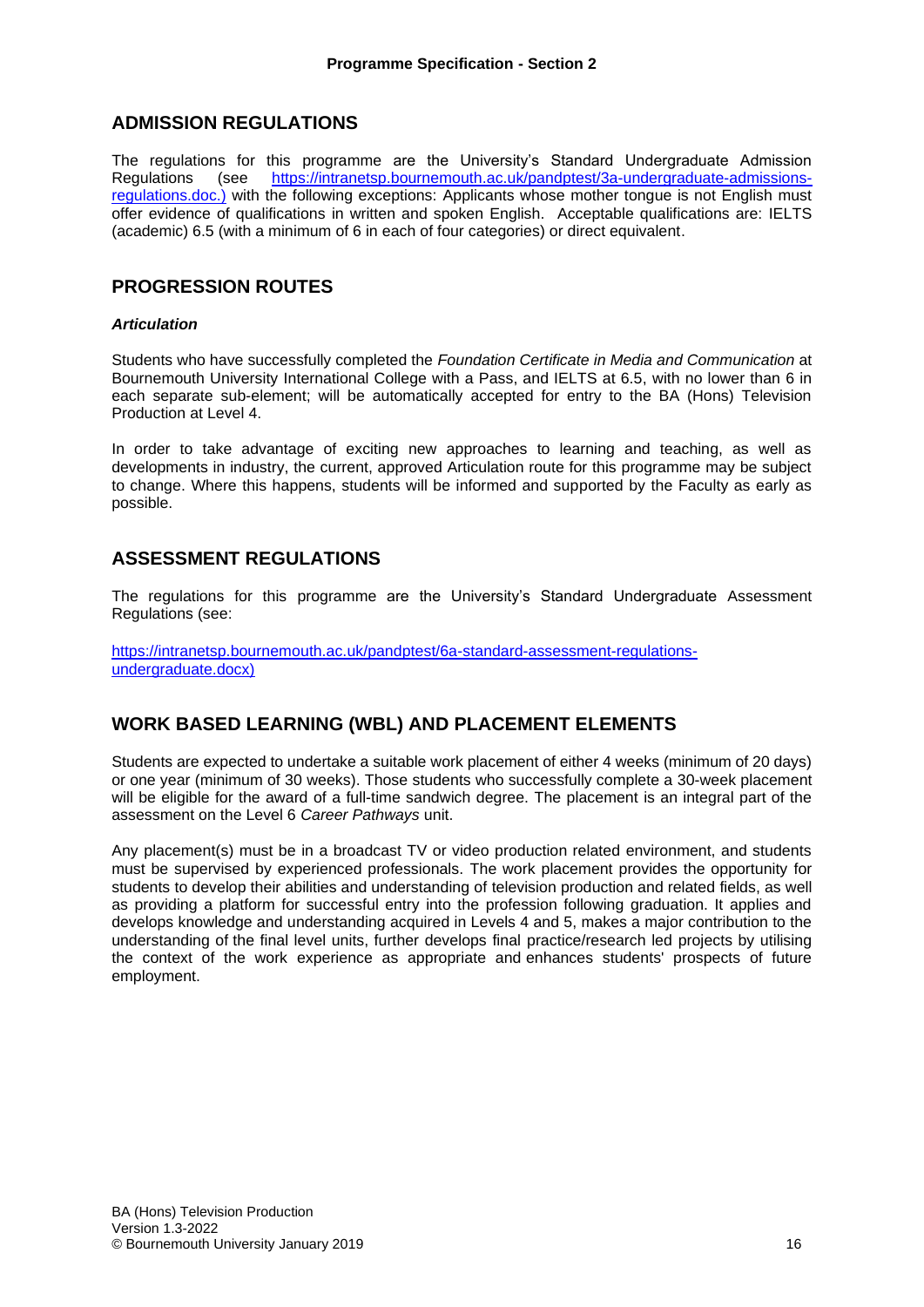# **PROGRAMME SKILLS MATRIX**

|   | <b>Units</b><br><b>Programme Intended Learning Outcomes</b> |          |                     |        |              |          |        |          |                   |        |        |        |        |              |                     |                   |                              |                      |        |                   |                     |                              |        |                      |          |
|---|-------------------------------------------------------------|----------|---------------------|--------|--------------|----------|--------|----------|-------------------|--------|--------|--------|--------|--------------|---------------------|-------------------|------------------------------|----------------------|--------|-------------------|---------------------|------------------------------|--------|----------------------|----------|
|   |                                                             |          | A<br>$\overline{2}$ | Α<br>3 | A<br>4       | A<br>5   | A<br>6 | В        | в<br>$\mathbf{2}$ | в<br>3 | В<br>4 | В<br>5 | В<br>6 | C<br>1       | C<br>$\overline{2}$ | C<br>$\mathbf{3}$ | C<br>$\overline{\mathbf{4}}$ | C<br>$5\phantom{.0}$ | C<br>6 | D<br>$\mathbf{1}$ | D<br>$\overline{2}$ | D<br>$\overline{\mathbf{3}}$ | D<br>4 | D<br>$5\phantom{.0}$ | D<br>6   |
|   | <b>Graduate Project</b>                                     | $\times$ |                     | X      |              |          |        |          |                   |        |        | X      |        | X            | X                   | X                 |                              |                      |        | X                 |                     |                              |        |                      | $\times$ |
|   | Career Pathways                                             |          | $\times$            |        |              | $\times$ | X      | $\times$ | X                 |        |        | X      | X      |              |                     |                   |                              | X                    | X      | $\times$          | X                   | X                            | X      |                      |          |
| E | <b>Dissertation</b>                                         |          |                     |        |              |          |        | $\times$ | X                 | X      | Χ      | X      |        |              |                     |                   |                              |                      |        |                   | X                   |                              |        | X                    | X        |
| Е | Industry Research Project                                   | X        | X                   |        |              | X        |        | X        |                   | X      | X      | X      | X      |              |                     |                   | X                            |                      | X      |                   | X                   |                              |        | X                    | $\times$ |
|   | <b>Enquiry and Experiment</b>                               |          |                     |        |              |          |        |          |                   | X      | X      |        |        |              |                     |                   |                              |                      |        |                   |                     | X                            |        |                      | $\times$ |
| 6 | Concept and Production Skills Development                   |          |                     |        | $\times$     |          |        |          |                   |        |        |        |        | $\mathsf{X}$ |                     | $\times$          | X                            |                      |        |                   | X                   |                              |        |                      |          |
|   | Open Project                                                |          |                     |        | $\times$     |          |        |          |                   |        |        |        | X      |              | $\times$            |                   |                              | X                    |        | $\times$          | X                   |                              | X      |                      |          |
| E | Production Portfolio 2                                      |          | X                   |        | X            |          |        | $\times$ |                   |        |        | Χ      |        |              |                     |                   | X                            | X                    | X      | $\times$          |                     |                              |        | X                    | $\times$ |
|   | <b>Researching Media</b>                                    | X        | X                   |        |              |          |        | $\times$ | X                 | X      | X      | X      |        |              | X                   |                   |                              |                      |        |                   | X                   |                              |        | X                    | $\times$ |
| Е | <b>Television Specialisms</b>                               |          | $\times$            | X      | $\times$     |          |        | X        |                   |        |        | X      | X      |              | $\times$            | X                 |                              |                      | X      |                   |                     | X                            | X      | X                    | $\times$ |
| 5 | Production Portfolio 1                                      |          | X                   | X      | X            |          |        | $\times$ |                   |        |        | X      | X      |              |                     |                   |                              |                      |        | X                 |                     | X                            |        |                      | $\times$ |
|   | Media Perspectives                                          | X        | $\mathsf{X}$        |        |              |          |        | $\times$ | X                 |        | X      | X      |        |              |                     |                   |                              |                      |        |                   |                     |                              |        |                      |          |
|   | <b>Negotiated Project</b>                                   |          | $\times$            | X      | $\mathsf{X}$ |          |        | $\times$ |                   |        |        | X      |        | X            | $\times$            | $\times$          | X                            | X                    | X      | $\times$          |                     | X                            | X      | X                    |          |
| E | Concept to Screen                                           | X        |                     | X      | $\times$     |          |        | $\times$ | X                 |        |        | X      |        | $\mathsf{X}$ | $\times$            | $\times$          | X                            | X                    | X      | $\times$          |                     | X                            | X      |                      |          |
|   | <b>Understanding Media</b>                                  | $\sf X$  |                     |        |              |          |        | $\times$ | X                 | X      | X      | X      |        |              |                     |                   |                              |                      |        |                   | X                   |                              |        | X                    |          |
| Е | <b>Television Craft</b>                                     |          | $\mathsf{X}$        |        |              |          |        | X        |                   | X      | X      | Χ      |        |              |                     |                   |                              |                      |        |                   | X                   |                              |        |                      |          |
| 4 | <b>Television Principles</b>                                | X        | X                   | X      |              |          |        | X        |                   |        |        | X      |        | X            | $\times$            | $\times$          | X                            | X                    |        | X                 |                     | X                            |        |                      |          |
|   | Media Scholarship                                           | X        | X                   |        |              |          |        | X        | X                 | X      | X      | X      |        |              |                     |                   |                              |                      |        |                   |                     |                              |        | X                    |          |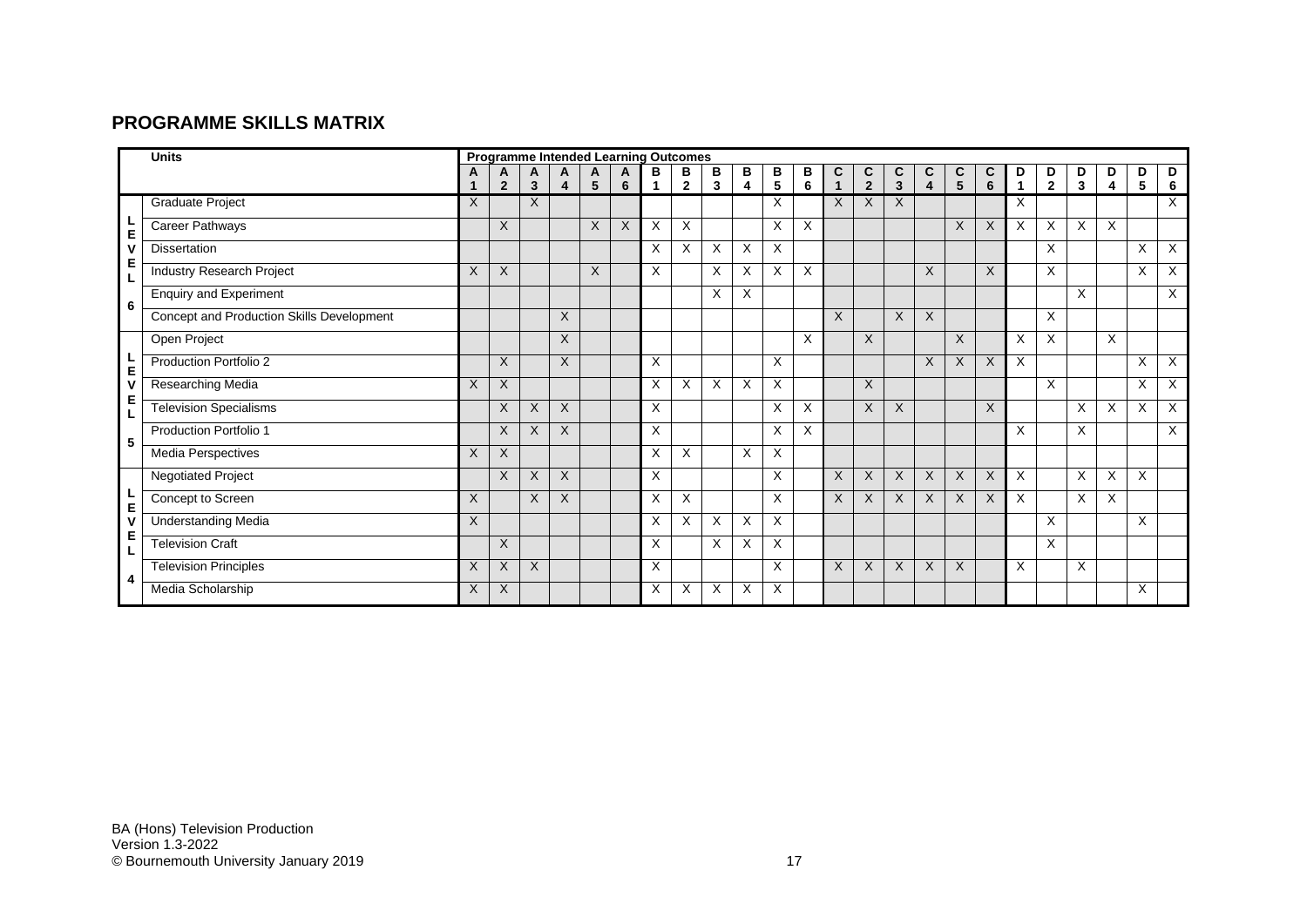| A - Subject Knowledge and Understanding                                                                                                                                                                                                                                                                                                                                                                                                                                                                                                                                                                                                                                                                                                                                                                                                                                                                                                                                                                                                                                                                                                                                       | C - Subject-specific/Practical Skills                                                                                                                                                                                                                                                                                                                                                                                                                                                                                                                                                                                                                                                                                                                                                                                                                                                                                                                                                                                                                                                                                                                                                                                                                                   |
|-------------------------------------------------------------------------------------------------------------------------------------------------------------------------------------------------------------------------------------------------------------------------------------------------------------------------------------------------------------------------------------------------------------------------------------------------------------------------------------------------------------------------------------------------------------------------------------------------------------------------------------------------------------------------------------------------------------------------------------------------------------------------------------------------------------------------------------------------------------------------------------------------------------------------------------------------------------------------------------------------------------------------------------------------------------------------------------------------------------------------------------------------------------------------------|-------------------------------------------------------------------------------------------------------------------------------------------------------------------------------------------------------------------------------------------------------------------------------------------------------------------------------------------------------------------------------------------------------------------------------------------------------------------------------------------------------------------------------------------------------------------------------------------------------------------------------------------------------------------------------------------------------------------------------------------------------------------------------------------------------------------------------------------------------------------------------------------------------------------------------------------------------------------------------------------------------------------------------------------------------------------------------------------------------------------------------------------------------------------------------------------------------------------------------------------------------------------------|
| This programme provides opportunities for students to:                                                                                                                                                                                                                                                                                                                                                                                                                                                                                                                                                                                                                                                                                                                                                                                                                                                                                                                                                                                                                                                                                                                        | This programme provides opportunities for students to:                                                                                                                                                                                                                                                                                                                                                                                                                                                                                                                                                                                                                                                                                                                                                                                                                                                                                                                                                                                                                                                                                                                                                                                                                  |
| A1 Demonstrate a comprehensive, critical and reflexive understanding of the contextual and<br>conceptual issues and debates relating to television and/or related practice<br>A2 Demonstrate critical and systematic acquisition and evaluation of knowledge and<br>understanding in one or more key aspects of television and/or related practice - at least<br>some of which is at the forefront of the field<br>A3 Identify and critically evaluate the formal, aesthetic, editorial, technical and process<br>choices, challenges and opportunities involved in the development and production of<br>television and/or related practice<br>A4 Demonstrate systematic and critical understanding of the commissioning and funding<br>structures of television and/or related sectors - and how they connect to concepts of<br>audience, creativity and authorship<br>A5 Analyse and critically evaluate how television and/or related practice organisations<br>operate, communicate and are managed<br>A6 Critically and reflexively address the professional profile, skills and organisational<br>requirements needed to work effectively within project-oriented teams | C1 Be adaptable and creative in delivering work to a given length, format, brief and deadline,<br>and that is appropriate for the medium of television and/or related practice, whilst<br>demonstrating sound knowledge and understanding of television form, technique,<br>audience, professional expectations and funding/commissioning structures<br>C2 Produce coherent, well-articulated, researched and presented work that demonstrates<br>authorial and creative voice, and which is informed by, and contextualised within, a<br>reflexive understanding of relevant conceptual issues and debates<br>C3 Demonstrate advanced reflexive capability in the techniques, technologies or processes<br>of television, and/or related practice<br>C4 Understand, and develop, industry practices as they relate to research-led creative<br>initiation, development and realisation of professional television and/or related practice<br>C5 Demonstrate highly effective time, personnel and resource management by drawing on a<br>range of planning, organisational, project management, collaborative and leadership skills<br>C6 Critically evaluate and reflect on own and other's work in light of personal development<br>and current, and future, practice |
| <b>B</b> - Intellectual Skills                                                                                                                                                                                                                                                                                                                                                                                                                                                                                                                                                                                                                                                                                                                                                                                                                                                                                                                                                                                                                                                                                                                                                | <b>D</b> - Transferable Skills                                                                                                                                                                                                                                                                                                                                                                                                                                                                                                                                                                                                                                                                                                                                                                                                                                                                                                                                                                                                                                                                                                                                                                                                                                          |
| This programme provides opportunities for students to:                                                                                                                                                                                                                                                                                                                                                                                                                                                                                                                                                                                                                                                                                                                                                                                                                                                                                                                                                                                                                                                                                                                        | This programme provides opportunities for students to:                                                                                                                                                                                                                                                                                                                                                                                                                                                                                                                                                                                                                                                                                                                                                                                                                                                                                                                                                                                                                                                                                                                                                                                                                  |
| B1 Critically, closely and reflexively analyse, evaluate and interpret television and/or related<br>practice - applying sound knowledge and systematic understanding in initiating and<br>carrying out research and/or practice projects                                                                                                                                                                                                                                                                                                                                                                                                                                                                                                                                                                                                                                                                                                                                                                                                                                                                                                                                      | D1 Work professionally, productively and reflexively in groups; at different times, working<br>within and leading teams effectively                                                                                                                                                                                                                                                                                                                                                                                                                                                                                                                                                                                                                                                                                                                                                                                                                                                                                                                                                                                                                                                                                                                                     |
| B2 Demonstrate systematic and critical understanding and application of the conceptual and<br>contextual debates, issues and intellectual paradigms that inform television and/or<br>related practice - some of which may be ambiguous and at the forefront of the field                                                                                                                                                                                                                                                                                                                                                                                                                                                                                                                                                                                                                                                                                                                                                                                                                                                                                                      | D2 Organise and manage self-directed projects, exercising initiative, sound judgement and<br>reflexivity<br>D3 Demonstrate a critical and reflexive understanding of creative practices and processes<br>through engaging in the production and exhibition of work                                                                                                                                                                                                                                                                                                                                                                                                                                                                                                                                                                                                                                                                                                                                                                                                                                                                                                                                                                                                      |
| B3 Identify, examine and demonstrate a systematic and critical understanding of an issue<br>or debate within the field; framing appropriate questions, and critically and systematically<br>deploying a fitting research framework to the enquiry and analysis                                                                                                                                                                                                                                                                                                                                                                                                                                                                                                                                                                                                                                                                                                                                                                                                                                                                                                                | D4 Accept accountability for determining and achieving personal and/or group outcomes and<br>to identify and undertake appropriate learning and professional development                                                                                                                                                                                                                                                                                                                                                                                                                                                                                                                                                                                                                                                                                                                                                                                                                                                                                                                                                                                                                                                                                                |
| B4 Develop a convincing, sustained and evidence-informed argument in relation to practice<br>and research findings, and how they might be applied to the field                                                                                                                                                                                                                                                                                                                                                                                                                                                                                                                                                                                                                                                                                                                                                                                                                                                                                                                                                                                                                | D5 Systematically, critically and convincingly gather, organise and communicate ideas,<br>information, analysis, arguments, problems and solutions to both specialist and non-<br>specialist audiences                                                                                                                                                                                                                                                                                                                                                                                                                                                                                                                                                                                                                                                                                                                                                                                                                                                                                                                                                                                                                                                                  |